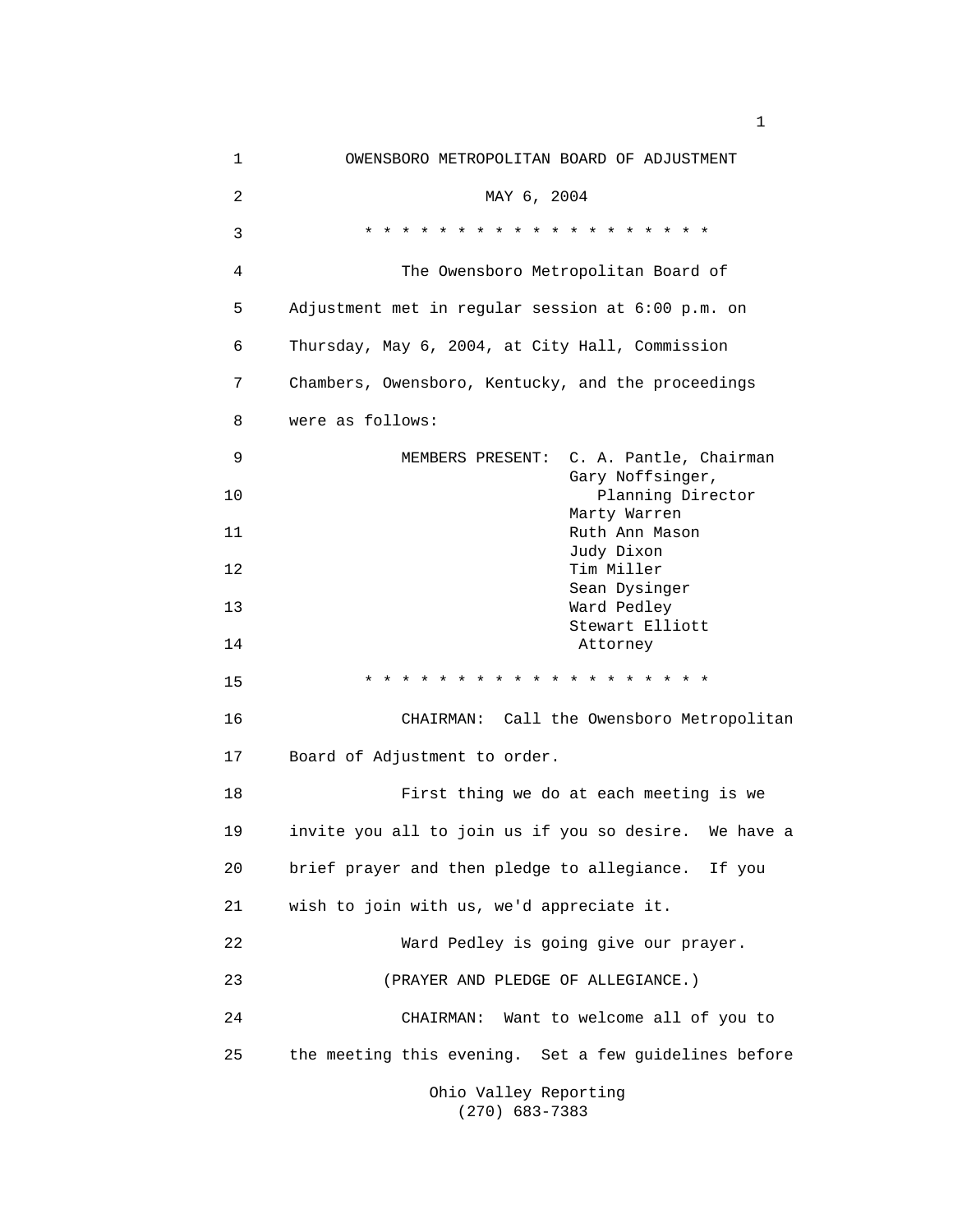1 we start.

| 2  | Anyone that wishes to speak, come to one               |
|----|--------------------------------------------------------|
| 3  | of the microphones and state your name and be sworn in |
| 4  | because we can get a transcript of the information     |
| 5  | that you may say. If we're listening to more than one  |
| 6  | thing, after awhile we'll call you out of order.       |
| 7  | There's no need to keep hearing the same thing over.   |
| 8  | With that we'll proceed with the first                 |
| 9  | item which is considering the minutes of the April 1st |
| 10 | meeting. They're on record in the office. Found no     |
| 11 | problems. Anyone have anything that you think needs    |
| 12 | to be added to it?                                     |
| 13 | (NO RESPONSE)                                          |
| 14 | CHAIRMAN: If not, we'll entertain a                    |
| 15 | motion.                                                |
| 16 | Motion to approve the<br>MR. WARREN:                   |
| 17 | minutes.                                               |
| 18 | CHAIRMAN: You've heard the motion.<br>Is               |
| 19 | there a second?                                        |
| 20 | MS. MASON: Second. All in favor raise                  |
| 21 | your right hand.                                       |
| 22 | (ALL BOARD MEMBERS PRESENT RESPONDED AYE.)             |
| 23 | Motion carries.<br>CHAIRMAN:                           |
| 24 | Next item, please.                                     |
| 25 |                                                        |
|    |                                                        |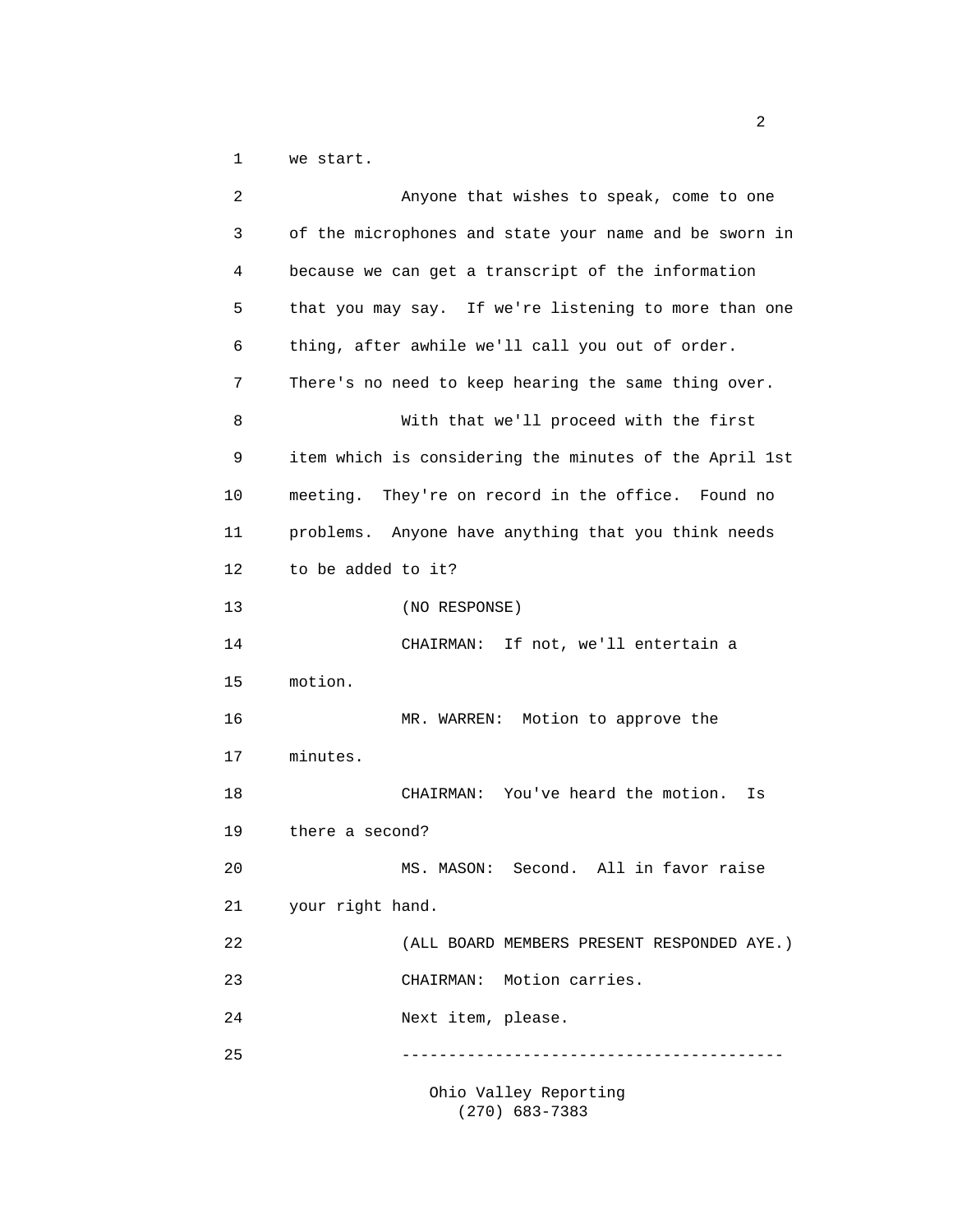1 CONDITIONAL USE PERMIT 2 ITEM 2 3 901, 927, 1017, 1019, 1021, 1025, 1033 Breckenridge Street in a B-4, P-1 zone 4 Consider request for a Conditional Use Permit in order to construct a parking lot. 5 Reference: Zoning Ordinance, Article 8, Section 8.2 F11 6 Applicant: Owensboro Medical Health System, Inc., City of Owensboro 7 8 CHAIRMAN: Mr. Chairman, Planning Staff 9 has reviewed this application. It's found to be in 10 order. It's found to meet all the development 11 requirements contained in the Zoning Ordinance as well 12 as it's in compliance with the adopted comprehensive 13 plan. 14 I will note for the record that the 15 application states that this will be a temporary 16 parking lot; however, the applicant is applying and we 17 have advertised and it's on the agenda tonight to be a 18 permanent parking lot. With that it's ready for your 19 consideration. 20 CHAIRMAN: Any objections filed in the 21 office? 22 MR. NOFFSINGER: No, sir. 23 CHAIRMAN: Is there anyone wishing to 24 speak in opposition of this item? 25 (NO RESPONSE)

 $\sim$  3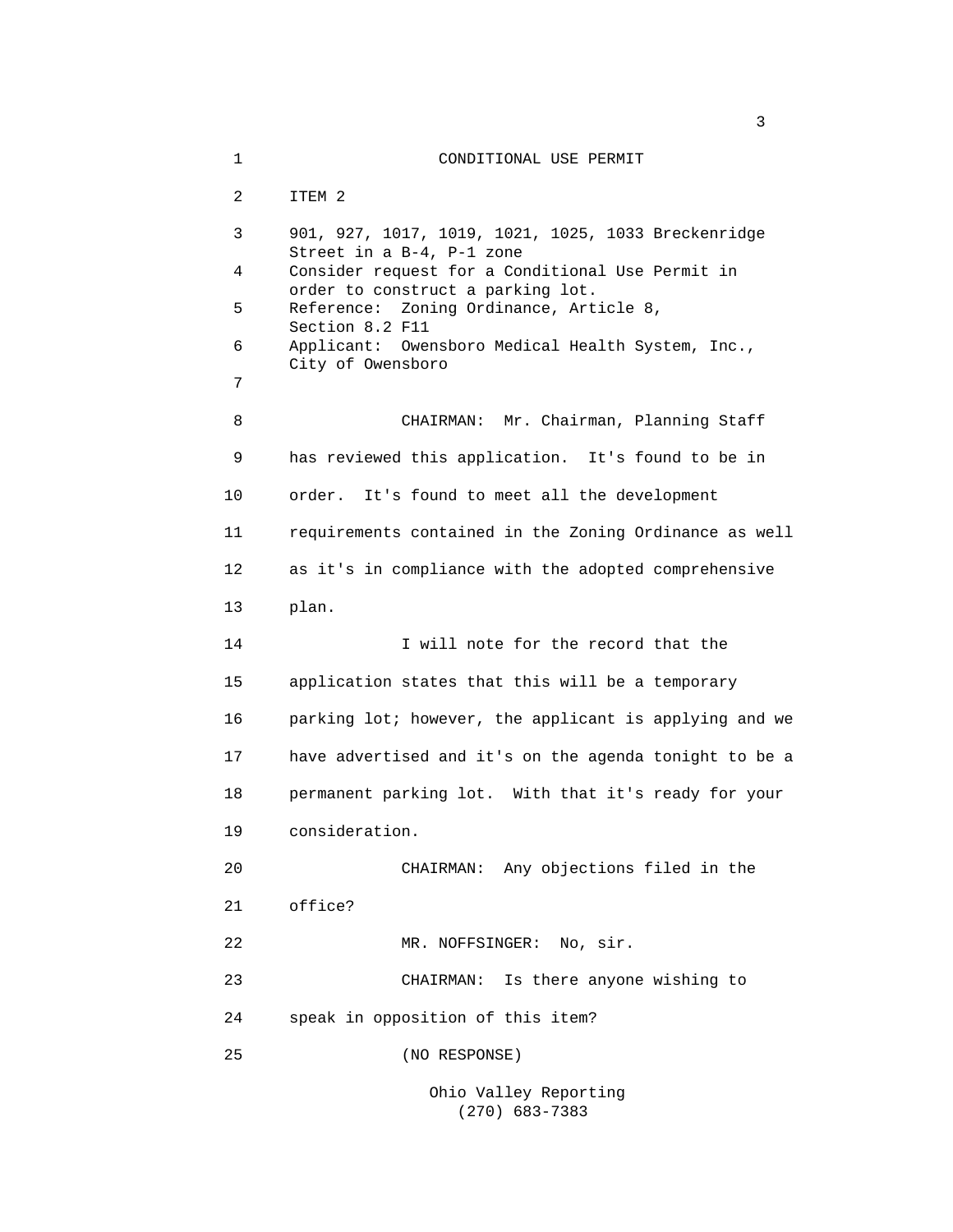1 CHAIRMAN: If not, does the applicant have 2 anything you'd like to add? 3 MR. DEXTER: Yes. 4 CHAIRMAN: Come forward and state your 5 name, please. 6 MR. ELLIOTT: State your name, please. 7 MR. DEXTER: William Dexter. 8 (MR. WILLIAM DEXTER SWORN BY ATTORNEY.) 9 MR. DEXTER: Members of the Board, my name 10 is William Dexter. I'm here on behalf of the 11 applicant. We also have a representative from the 12 hospital to answer any questions that you may have; 13 otherwise, we have nothing else to add. 14 CHAIRMAN: Thank you. 15 Any board member have any questions? 16 (NO RESPONSE) 17 CHAIRMAN: Hearing none I'll entertain a 18 motion to vote on the item. 19 MR. PEDLEY: Mr. Chairman, I make a motion 20 for approval based on no opposition and it is 21 compatible with the neighborhood and it will not have 22 an adverse affect on the neighborhood. 23 CHAIRMAN: Is there a second to the 24 motion? 25 MR. DYSINGER: Second. Ohio Valley Reporting

(270) 683-7383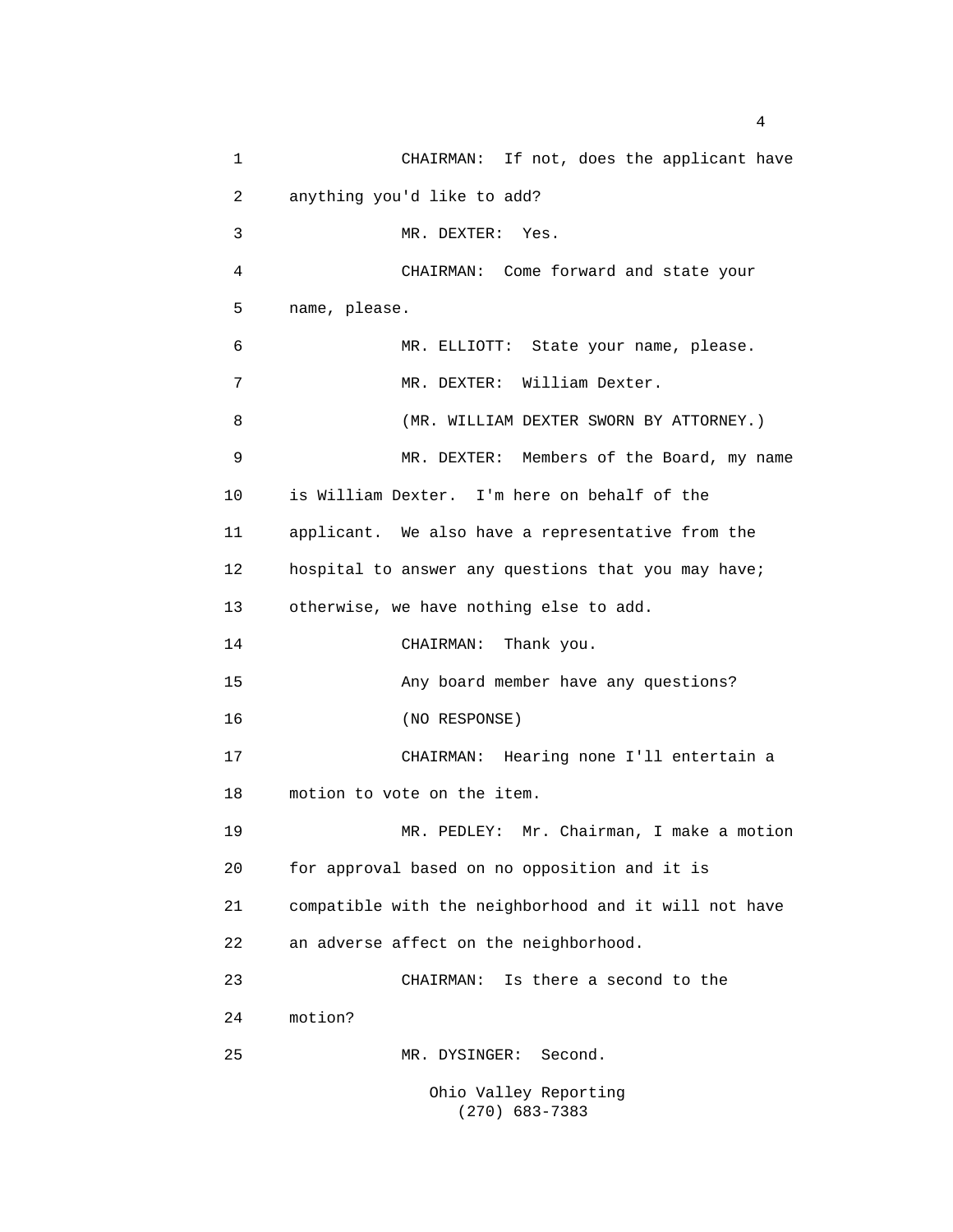1 CHAIRMAN: A motion has been made and a 2 second. Any other question or discussion? 3 (NO RESPONSE) 4 CHAIRMAN: Hearing none all in favor raise 5 your right hand. 6 (ALL BOARD MEMBERS PRESENT RESPONDED AYE.) 7 CHAIRMAN: Motion carries. 8 Next item, please. 9 ITEM 3 10 4321 Gate Way, in a B-4 zone Consider request for a Conditional Use Permit to 11 operate a woman's fitness center. Reference: Zoning Ordinance, Article 8, 12 Section 8.2 B11 Applicant: Brenda Bowen, Wayne Foster, 13 d/b/a Foster Enterprises 14 MR. NOFFSINGER: Mr. Chairman, this 15 application has been reviewed by the Planning Staff. 16 It's found to be in order. 17 The property contains an existing building 18 which was most recently used as a pharmacy. The 19 application is for a fitness center. It meets all the 20 development requirements contained in the zoning 21 ordinance and the zoning is in compliance with the 22 adopted comprehensive plan. With that it's ready for 23 your consideration. 24 CHAIRMAN: Is there any objections in the 25 office?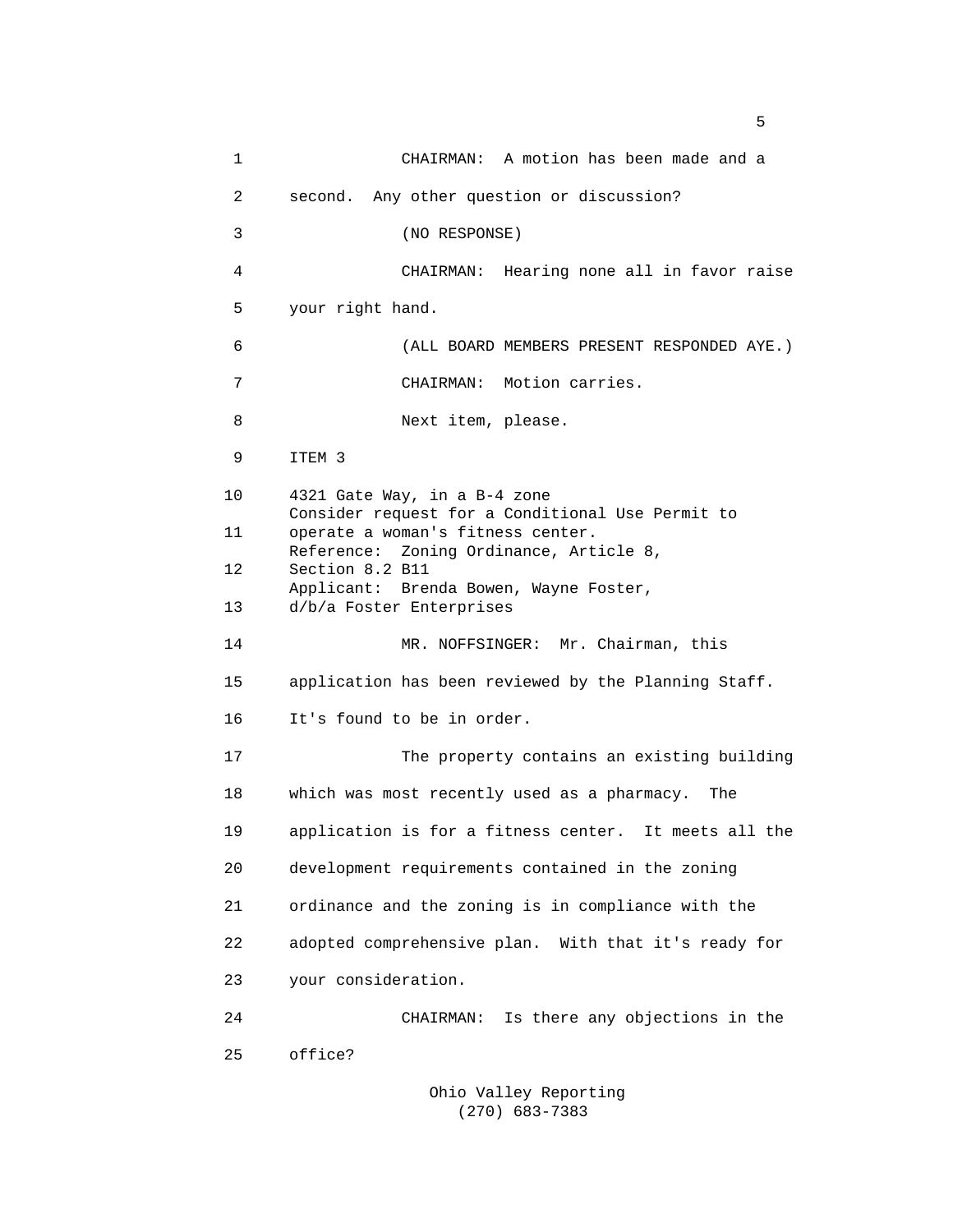1 MR. NOFFSINGER: No, sir. 2 CHAIRMAN: Is anyone wishing to speak in 3 opposition of this? 4 (NO RESPONSE) 5 CHAIRMAN: Does the applicant have 6 anything they would like to add or any comment? 7 (NO RESPONSE) 8 CHAIRMAN: Board members have any comments 9 or questions? 10 (NO RESPONSE) 11 CHAIRMAN: Entertain a motion to dispose 12 of the item. 13 MR. DYSINGER: Mr. Chairman, I make a 14 motion that we grant the Conditional Use Permit given 15 the findings that it is in compliance with the zoning 16 and comprehensive plan and will not negatively impact 17 the area. 18 CHAIRMAN: Is there a second? 19 MS. MASON: Second. 20 CHAIRMAN: A motion has been made and a 21 second. Is there any other question or comments from 22 the board? 23 (NO RESPONSE) 24 CHAIRMAN: Hearing none all in favor raise 25 your right hand. Ohio Valley Reporting

(270) 683-7383

 $\sim$  6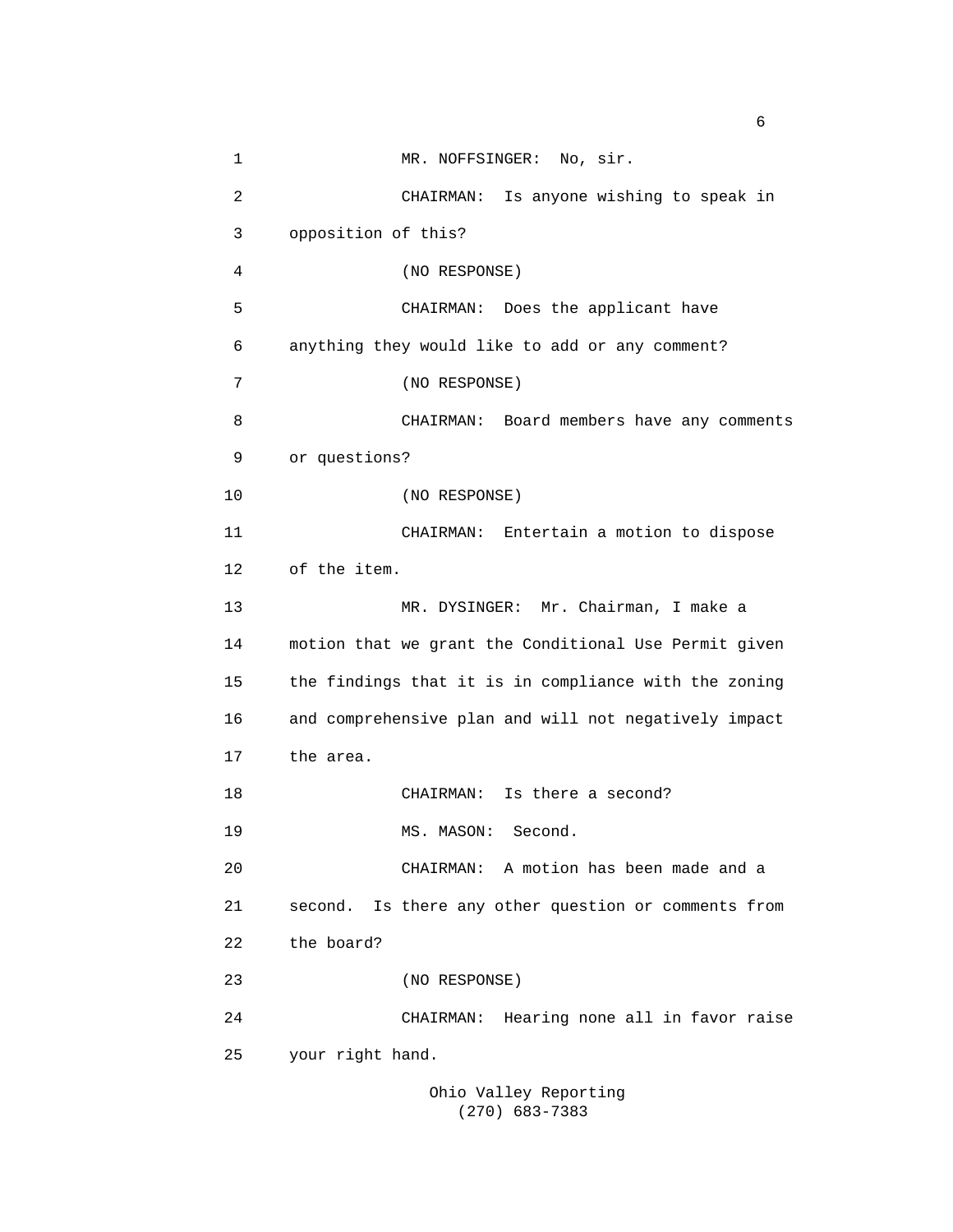1 (ALL BOARD MEMBERS PRESENT RESPONDED AYE.) 2 CHAIRMAN: Motion carries. 3 Next item, please. 4 ITEM 4 5 1315 Hathaway Street, in a P-1 zone Consider request for a Conditional Use Permit in 6 order to construct a parking lot. Reference: Zoning Ordinance, Article 8, 7 Section 8.2 F11 Applicant: Owensboro Medical Plaza, LLC, Owensboro 8 Medical Health System 9 MR. NOFFSINGER: Mr. Chairman, Planning 10 Staff has reviewed this application. It's found to be 11 in order. The proposed development meets with the 12 site development requirements contained in the adopted 13 zoning ordinance. The zoning is in compliance or the 14 proposed use is in compliance with the comprehensive 15 plan as well as the zoning ordinance. 16 When this property was rezoned back a few 17 months ago, there was a finding made that there has 18 been substantial change in the character of this area 19 due to the hospital and other medical facilities 20 acquiring properties in the area. That has resulted 21 in the demolition or raising of many residential 22 structures to accommodate or provide for parking for 23 the expansion of the hospital. With that it's ready 24 for your consideration. 25 CHAIRMAN: Again, is there any objections

7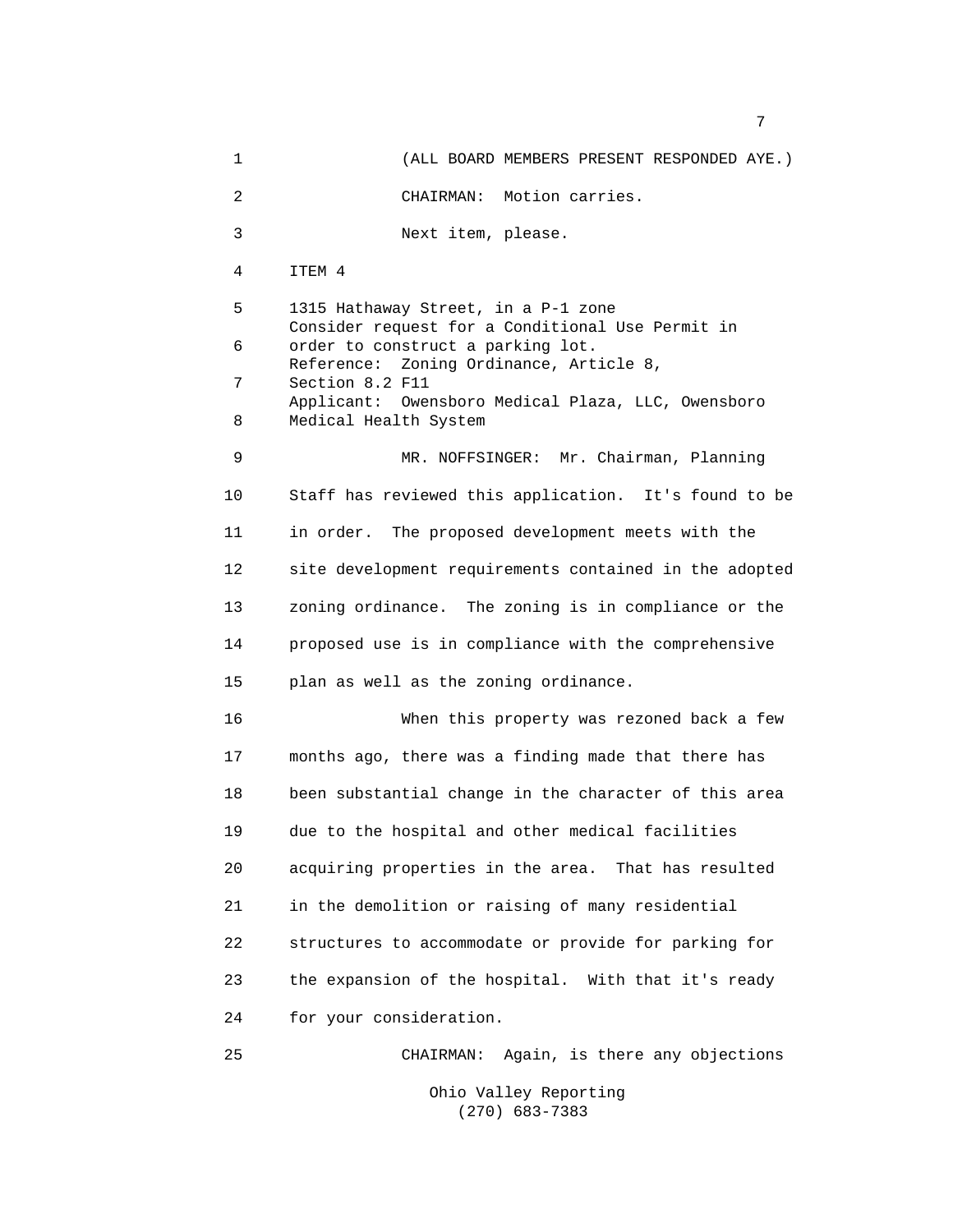1 filed in the office?

2 MR. NOFFSINGER: No, sir. 3 CHAIRMAN: Is there anyone wishing to 4 speak in opposition of this item? 5 (NO RESPONSE) 6 CHAIRMAN: Does the applicant have 7 anything they would like to add? 8 Come forward and state your name for the 9 record, please. 10 MR. MEYER: J.D. Meyer. 11 (MR. J.D. MEYER SWORN BY ATTORNEY.) 12 MR. MEYER: Mr. Chairman, Ladies and 13 Gentlemen of the Board, my name is J.D. Meyer. I 14 represent the applicant, Owensboro Medical Plaza, LLC. 15 We don't have anything further to add other than to 16 answer any questions that the board may have. 17 CHAIRMAN: Any board member have questions 18 for the gentleman? 19 (NO RESPONSE) 20 CHAIRMAN: Hearing none I'll entertain a 21 motion to dispose of the item. 22 MS. DIXON: Move to approve because it's 23 compatible with the comprehensive land use plan and 24 because of the past changes in the character of the 25 area.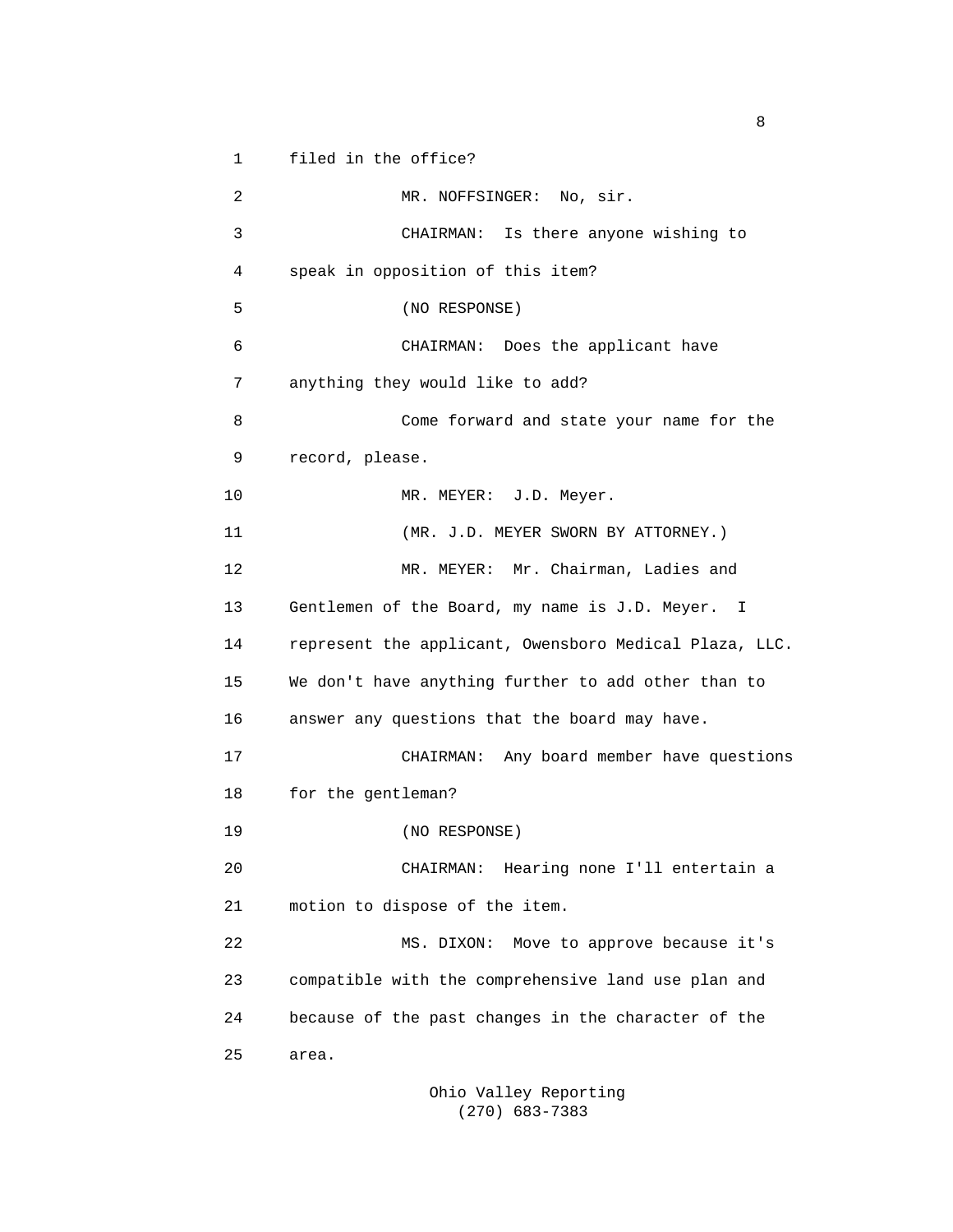| 1              | CHAIRMAN: Is there a second?                                                                                                                                                   |  |
|----------------|--------------------------------------------------------------------------------------------------------------------------------------------------------------------------------|--|
| $\overline{c}$ | MR. MILLER: Second.                                                                                                                                                            |  |
| 3              | CHAIRMAN: A motion has been made and a                                                                                                                                         |  |
| 4              | Any other questions or comments by the board?<br>second.                                                                                                                       |  |
| 5              | (NO RESPONSE)                                                                                                                                                                  |  |
| 6              | CHAIRMAN: Hearing none all in favor raise                                                                                                                                      |  |
| 7              | your right hand.                                                                                                                                                               |  |
| 8              | (ALL BOARD MEMBERS PRESENT RESPONDED AYE.)                                                                                                                                     |  |
| 9              | CHAIRMAN: Motion carries.                                                                                                                                                      |  |
| 10             | Next item, please.                                                                                                                                                             |  |
| 11             | ITEM 5                                                                                                                                                                         |  |
| 12             | 1321, 1327 Hathaway Street, in a P-1 zone<br>Consider request for a Conditional Use Permit in                                                                                  |  |
| 13             | order to construct a parking lot.<br>Reference: Zoning Ordinance, Article 8,<br>Section 8.2 F11<br>Applicant: Owensboro Medical Plaza, LLC, Owensboro<br>Medical Health System |  |
| 14             |                                                                                                                                                                                |  |
| 15             |                                                                                                                                                                                |  |
| 16             | MR. NOFFSINGER: Mr. Chairman, Planning                                                                                                                                         |  |
| 17             | Staff has reviewed this applicant. It's found to be                                                                                                                            |  |
| 18             | in order. The proposal meets with the site                                                                                                                                     |  |
| 19             | development requirements of the P-1 zone and the                                                                                                                               |  |
| 20             | adopted zoning ordinance. This too is just a                                                                                                                                   |  |
| 21             | continuation of the parking that's being created for                                                                                                                           |  |
| 22             | the expansion of the medical facilities in the area.                                                                                                                           |  |
| 23             | With that it's ready for your consideration.                                                                                                                                   |  |
| 24             | Again, is there any objections<br>CHAIRMAN:                                                                                                                                    |  |
| 25             | filed in the office?                                                                                                                                                           |  |
|                |                                                                                                                                                                                |  |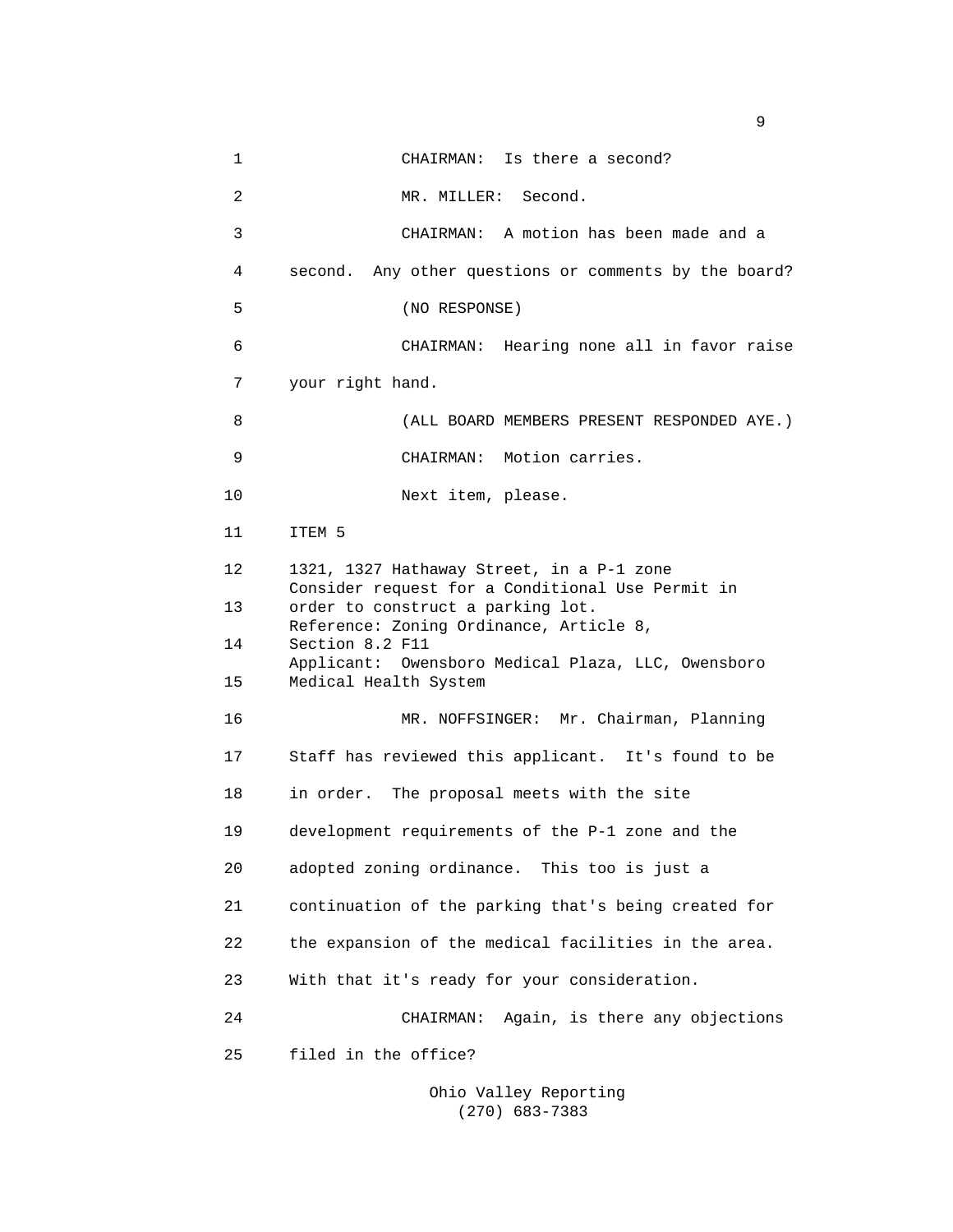1 MR. NOFFSINGER: No, sir. 2 CHAIRMAN: Anyone wishing to speak in 3 opposition? 4 (NO RESPONSE) 5 CHAIRMAN: Applicant have anything they 6 would like to add? 7 MR. MEYER: J.D. Meyer. 8 Just here to answer any questions you all 9 may have. 10 CHAIRMAN: Any board member have any 11 questions of the applicant? 12 (NO RESPONSE) 13 CHAIRMAN: Hearing none entertain a motion 14 to dispose of the item. 15 MS. DIXON: Move to approve because it's 16 compatible with the comprehensive plan and because of 17 the significant changes in the area. 18 CHAIRMAN: Is there a second? 19 MR. MILLER: Second. 20 CHAIRMAN: A motion has been made and a 21 second. Board have any other comments or questions? 22 (NO RESPONSE) 23 CHAIRMAN: Hearing none all in favor raise 24 your right hand. 25 (ALL BOARD MEMBERS PRESENT RESPONDED AYE.) Ohio Valley Reporting (270) 683-7383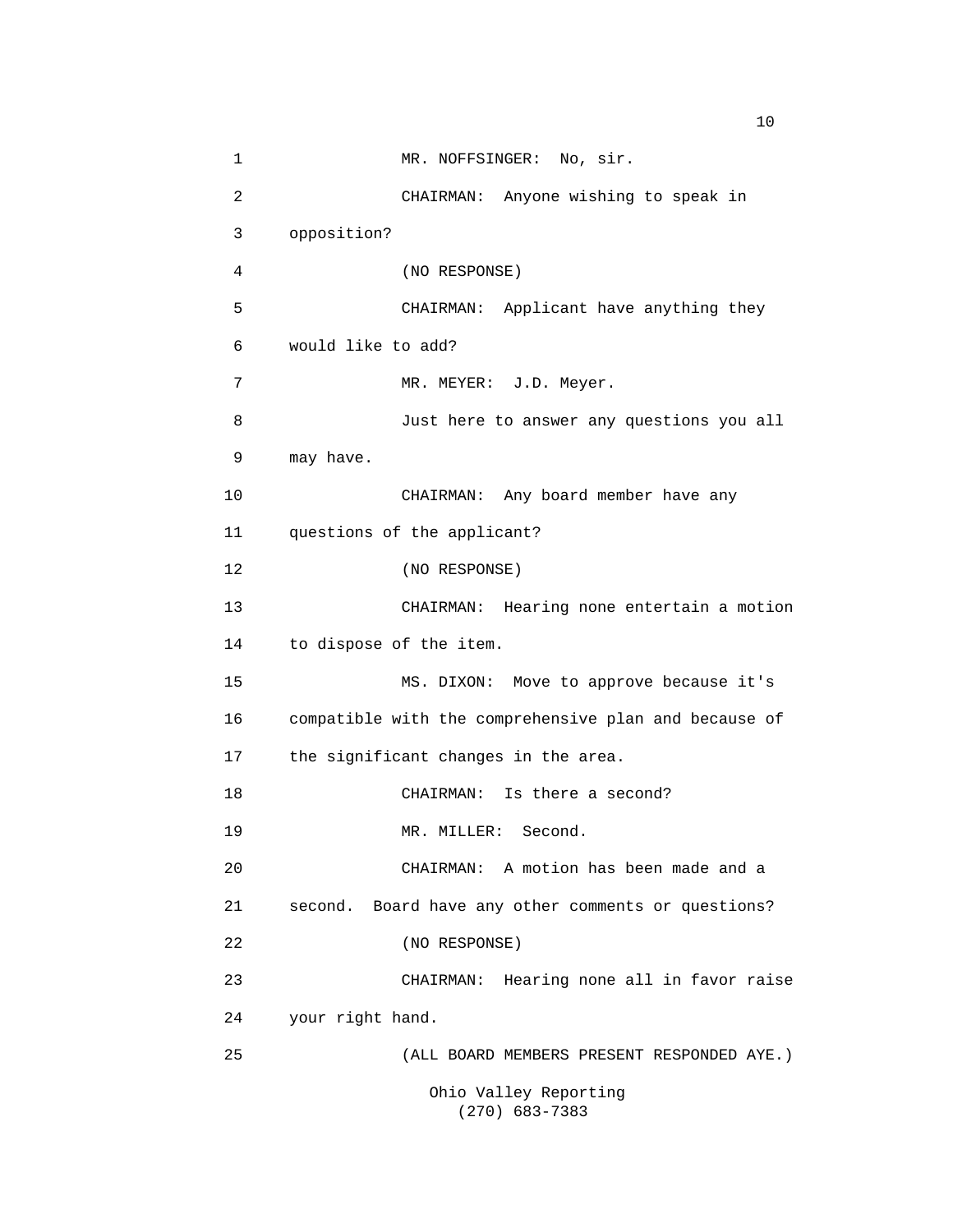1 CHAIRMAN: Motion carries. 2 Next item, please. 3 ITEM 7 4 1831 McCulloch Avenue, in an R-4DT zone (POSTPONED) Consider request for a Conditional Use Permit to 5 place a 16x80 Class 2 manufactured home on the property. 6 Reference: Zoning Ordinance, Article 8, Section 8.2 10B 7 Applicant: Denise Marcum 8 CHAIRMAN: Mr. Chairman, this application 9 has been reviewed by the Planning Staff. It's found 10 to be in order. The proposal is for placement of a 11 manufactured home on the property. 12 There has been at least one property owner 13 to phone into the office to voice some question and 14 concern. I don't know that that property owner is 15 here tonight, but there may be some discussion from 16 neighbors in the area. 17 They do have the proper site plan drawing 18 which shows connection to the existing sanitary sewer 19 service. With that it's ready for your 20 consideration. 21 CHAIRMAN: Said there's no objections in 22 the office? 23 MR. NOFFSINGER: Well, there has been at 24 least one call, a neighbor voicing some concern or 25 questions.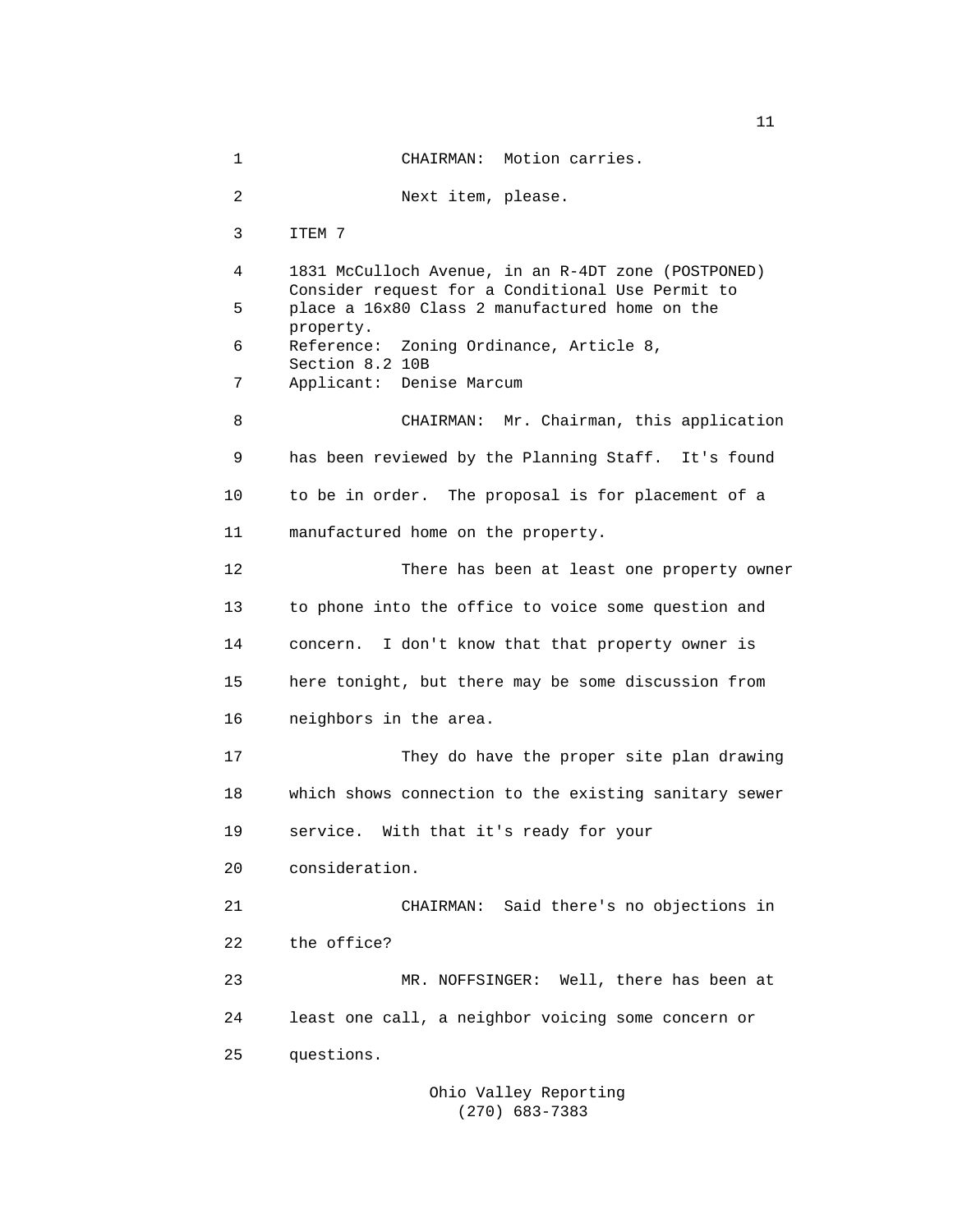1 CHAIRMAN: Is anyone here wishing to ask 2 questions on this application this evening? 3 AUDIENCE: Yes. 4 CHAIRMAN: We'll get you next. 5 The applicant have anything you'd like to 6 lead off or start with, please? Please come forward 7 and state your name. 8 MR. ELLIOTT: State your name, please. 9 MS. MARCUM: Denise Marcum. 10 (MS. DENISE MARCUM SWORN BY ATTORNEY.) 11 MS. MARCUM: I'd just like to state that 12 by placing a brand new manufactured home on the 13 property would be much of an improvement to what is 14 there now. If you'd like to see pictures, I have 15 those with me. I understand that some of the 16 neighbors have some concerns, possibly property value. 17 I think that by putting a brand new manufactured home 18 would be an improvement to what is there now. Feel 19 free to ask any questions. I'll try to answer them 20 the best way I can. 21 CHAIRMAN: Any board member have any for 22 the applicant at this time? 23 MS. MASON: Can we see the pictures? 24 MR. MILLER: Yes, I'd like to see the 25 pictures.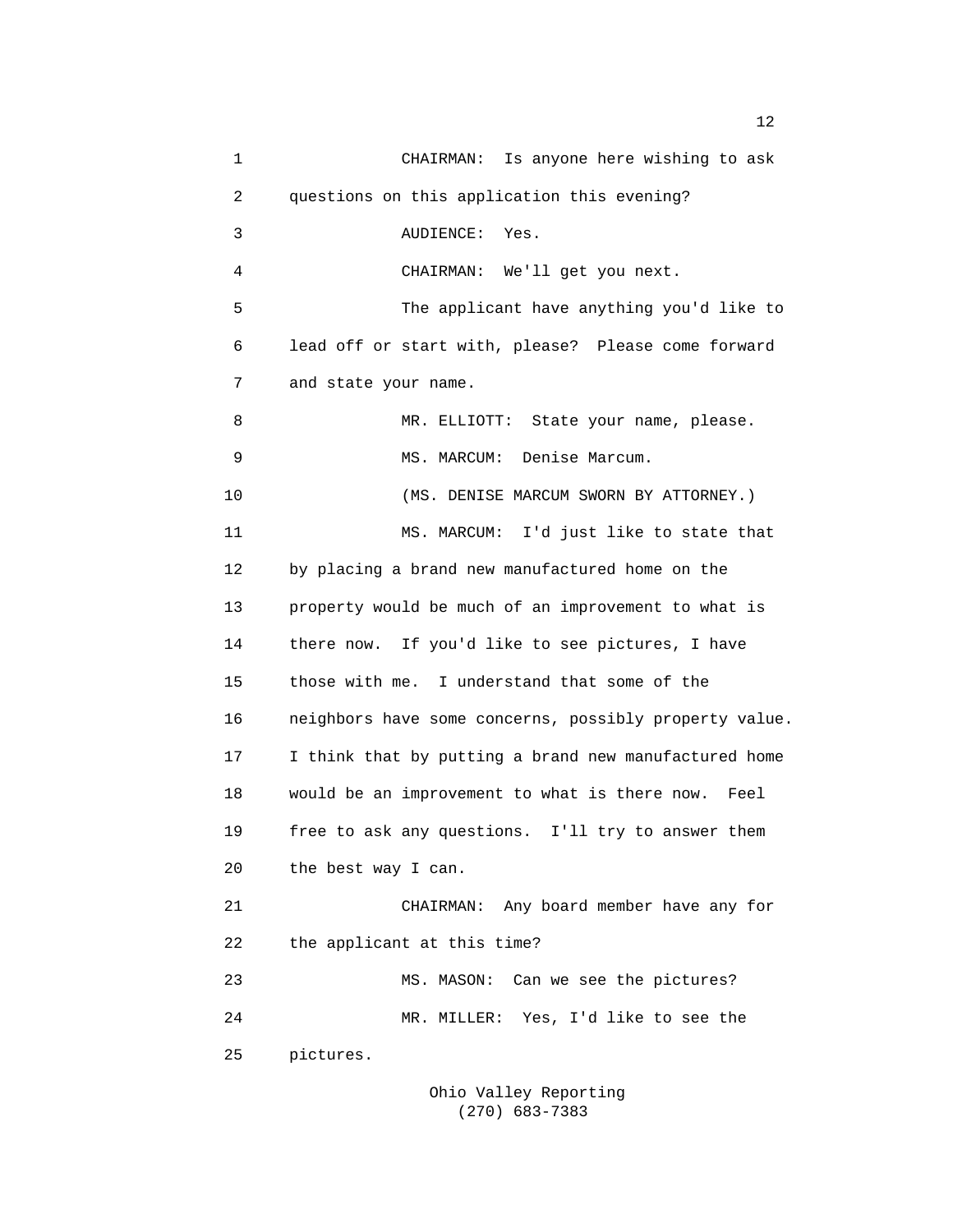1 MS. MARCUM: Yes. 2 MR. DYSINGER: These pictures are what is 3 on the property currently; is that correct? 4 MS. MARCUM: Yes. These pictures were 5 taken less than a week ago. 6 CHAIRMAN: Do you have anything you want 7 to add? 8 MR. BROWN: Yes, sir. 9 CHAIRMAN: State your name for the record, 10 please. 11 MR. BROWN: Steve Brown. 12 **MR. STEVE BROWN SWORN BY ATTORNEY.**) 13 MR. BROWN: I'd just like to say that I'm 14 acting as a construction advisor for cost and other 15 things for Denise. 16 The house has major structural damage to 17 the roof. The house is tier foundation. All the 18 floors are unlevel in it. The plumbing is completely 19 shot. The wiring is shot. The roof is literally 20 rotted off the house. The house has three roofs 21 currently on it and maybe four. I can't tell without 22 tearing the roof off. I'd like to give to the board, 23 this is just a sketch of what is proposed and also an 24 existing footprint of what is there currently. 25 The existing structure is 1.5 feet Ohio Valley Reporting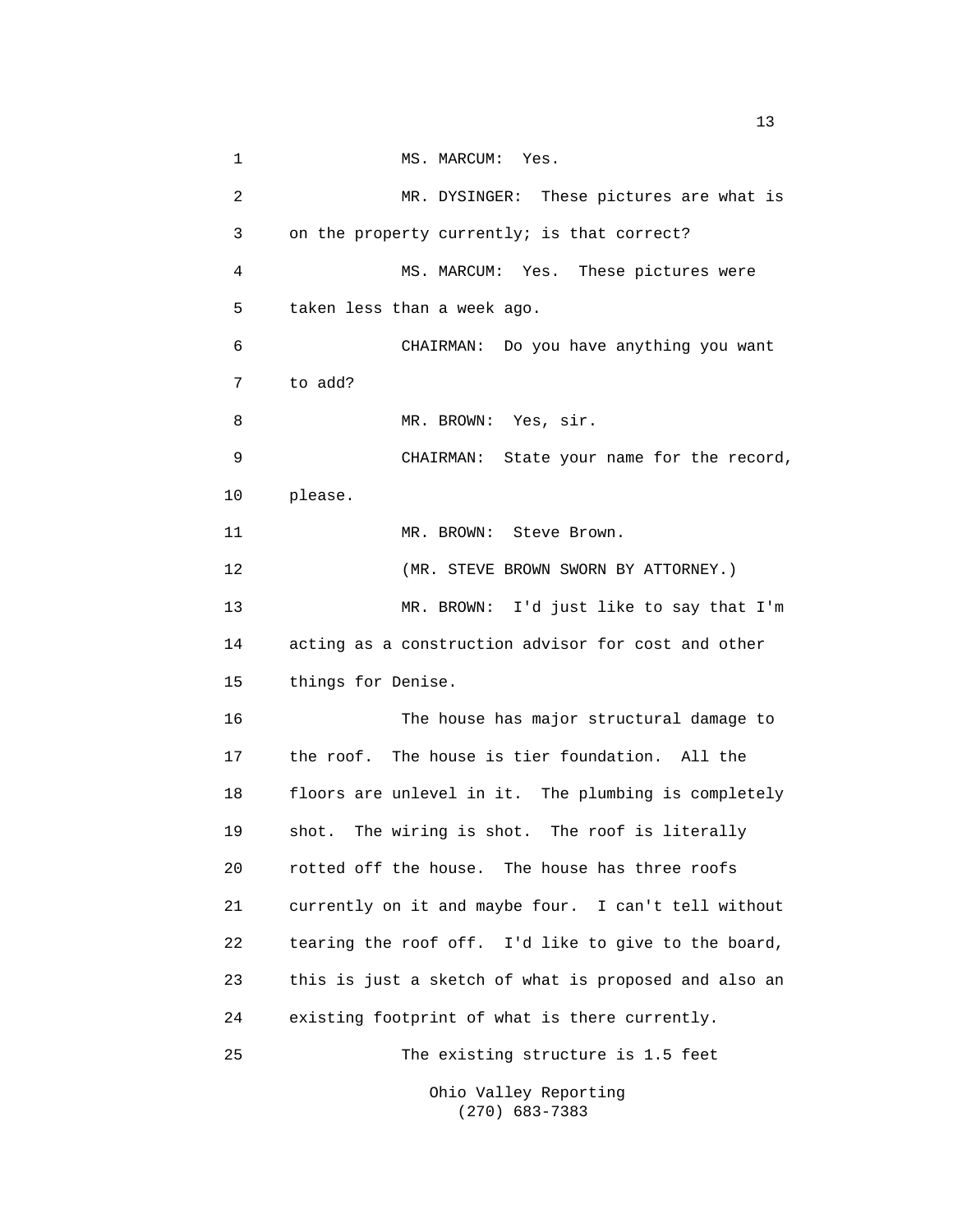1 currently off the east property line. Riley Avenue is 2 undeveloped currently. No curb or gutter. The 3 manufactured home would be more centered on the lot 4 and would give more room for construction and 5 development as far as curb and gutter and any other 6 improvements that would be made. That's about all I 7 have to say. 8 CHAIRMAN: Anyone from the board or staff 9 have any questions of the applicant before we proceed? 10 MR. MILLER: Mr. Chairman, I have just one 11 question. 12 **If I** understand it right, there is a 13 single-wide and a double-wide. There's one on either 14 side; am I right? 15 MS. MARCUM: Yes. There's a single-wide 16 along my side and then across the street is a 17 double-wide. 18 MR. NOFFSINGER: I have a question of the 19 applicant. 20 Understand your application you state that 21 the single-wide manufactured home is located at 1811 22 McCulloch Avenue; is that correct? 23 MS. MARCUM: Yes. 24 MR. NOFFSINGER: Do you understand that if 25 this application is approved that the unit you would Ohio Valley Reporting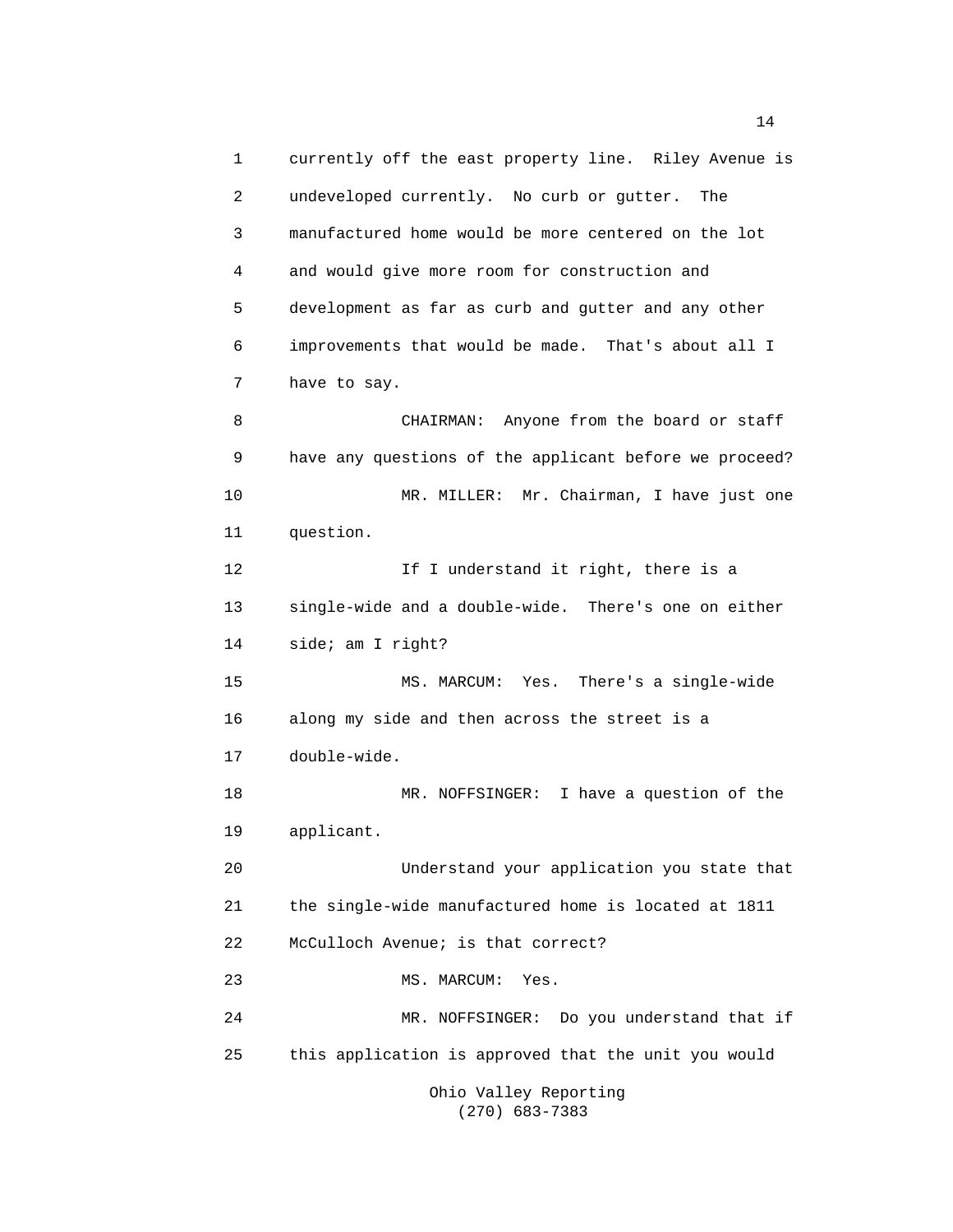1 place on the property you would have to remove the 2 tires, tongue, wheels and axle? 3 MS. MARCUM: Yes. 4 MR. NOFFSINGER: There would have to be a 5 permanent concrete or masonry type skirting around the 6 perimeter of the home to give it a site built home 7 appearance, if you will. 8 MS. MARCUM: That's the way I would want 9 it anyway, yes. 10 MR. NOFFSINGER: Understand, is there a 11 curb and gutter on McCulloch Avenue now? 12 MR. BROWN: Yes, sir, there is. 13 MR. NOFFSINGER: There are no sidewalks 14 within this area as I understand it. 15 MR. BROWN: No. 16 MR. NOFFSINGER: And you are asking the 17 Board of Adjustment to relieve you from the 18 responsibility of placing a sidewalk along the 19 frontage of this property on McCulloch Avenue. That's 20 what you have. No sidewalk existing on Riley. 21 MS. MARCUM: Right. 22 MR. NOFFSINGER: So you're asking that you 23 not install a sidewalk? 24 MS. MARCUM: If the manufactured home is 25 put there, then there would be enough room to put a Ohio Valley Reporting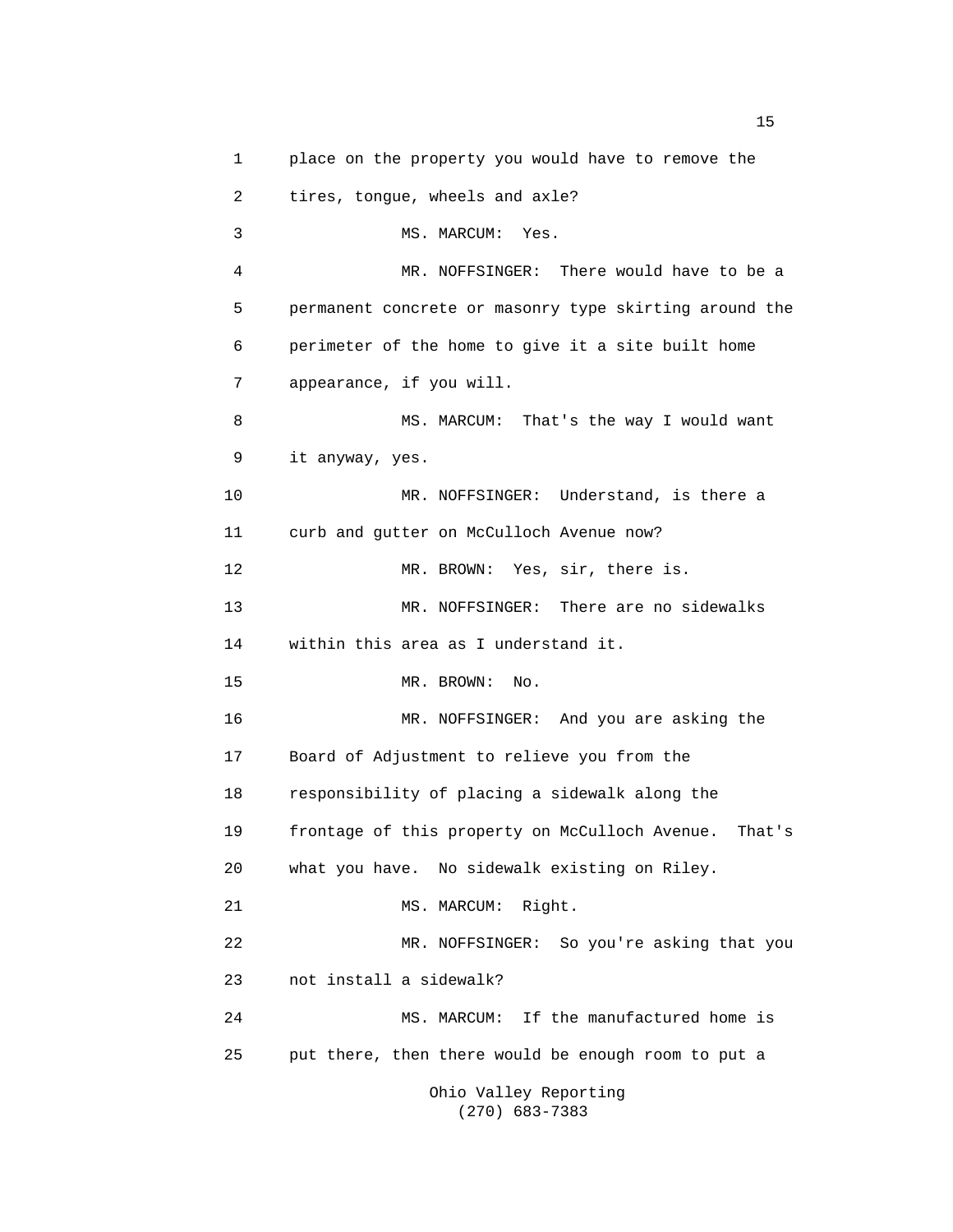1 sidewalk in front and along the side because where the 2 house, the structure that sits there now, if you were 3 to put a sidewalk along the side of it on Riley, I 4 mean that would be like right on top of the house. 5 CHAIRMAN: In other words, they're sitting 6 back. The new home would be further back. 7 MR. NOFFSINGER: I would recommend the 8 board does approve this application. It would be 9 subject to the installation of the sidewalk along 10 McCulloch Avenue in front of this property. That 11 would be your responsibility. Now, there could be a 12 conflict with existing utilities. If the Planning 13 Staff after further review find that there is a 14 conflict, then that requirement may be waived, but at 15 this point it would be a requirement that you would 16 install a sidewalk. 17 MR. BROWN: I would like to add something. 18 There is an existing fire hydrant in the 19 front yard. As you said, the water line itself might 20 very well come into play on that. 21 MR. NOFFSINGER: Right. That's a concern 22 I had in talking with Staff. Usually this board 23 requires a sidewalk be installed within the 24 right-of-way. There could be, very well be a 25 situation here where utilities, existing utilities

 Ohio Valley Reporting (270) 683-7383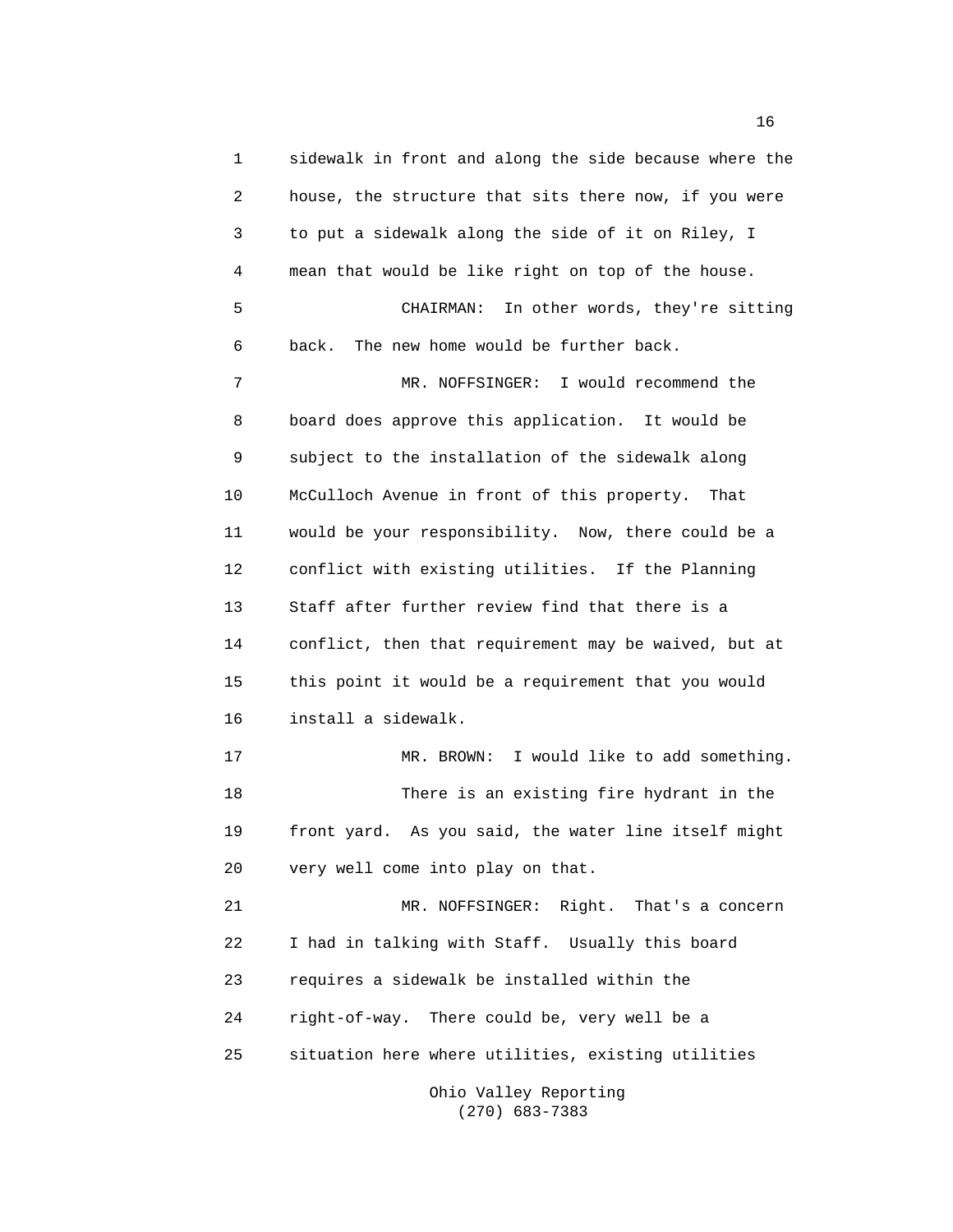1 would be in the way and it would not be cost effective 2 for the applicant to put the sidewalk in. There are 3 no other sidewalks on Riley or McCulloch. I think it 4 would be reasonable for the Staff to take a further 5 look at this. If it's feasible, we'll do it. If not, 6 then I think the sidewalk requirement should be 7 waived. 8 CHAIRMAN: Any other questions of the 9 applicant at this time? 10 (NO RESPONSE) 11 CHAIRMAN: The ones that have questions or 12 opposition come forward and state your name, please. 13 MR. DANT: Charlie Dant. 14 (MR. CHARLIE DANT SWORN BY ATTORNEY.) 15 MR. DANT: I live right beside her. I've 16 got a \$90,000 home sitting on three lots. There's 17 several houses in the neighborhood along that street 18 that people are buying and tearing down, building new 19 ones and also some of them that they're buying. As a 20 matter of fact, there's one right across the street 21 somebody bought it and they're remodeling it. We're 22 bringing the neighborhood up, fixing it up. I've got 23 other rental property that I've bought there that 24 we're fixing up. I believe as we come into the city 25 and you start putting in trailers, I mean that's going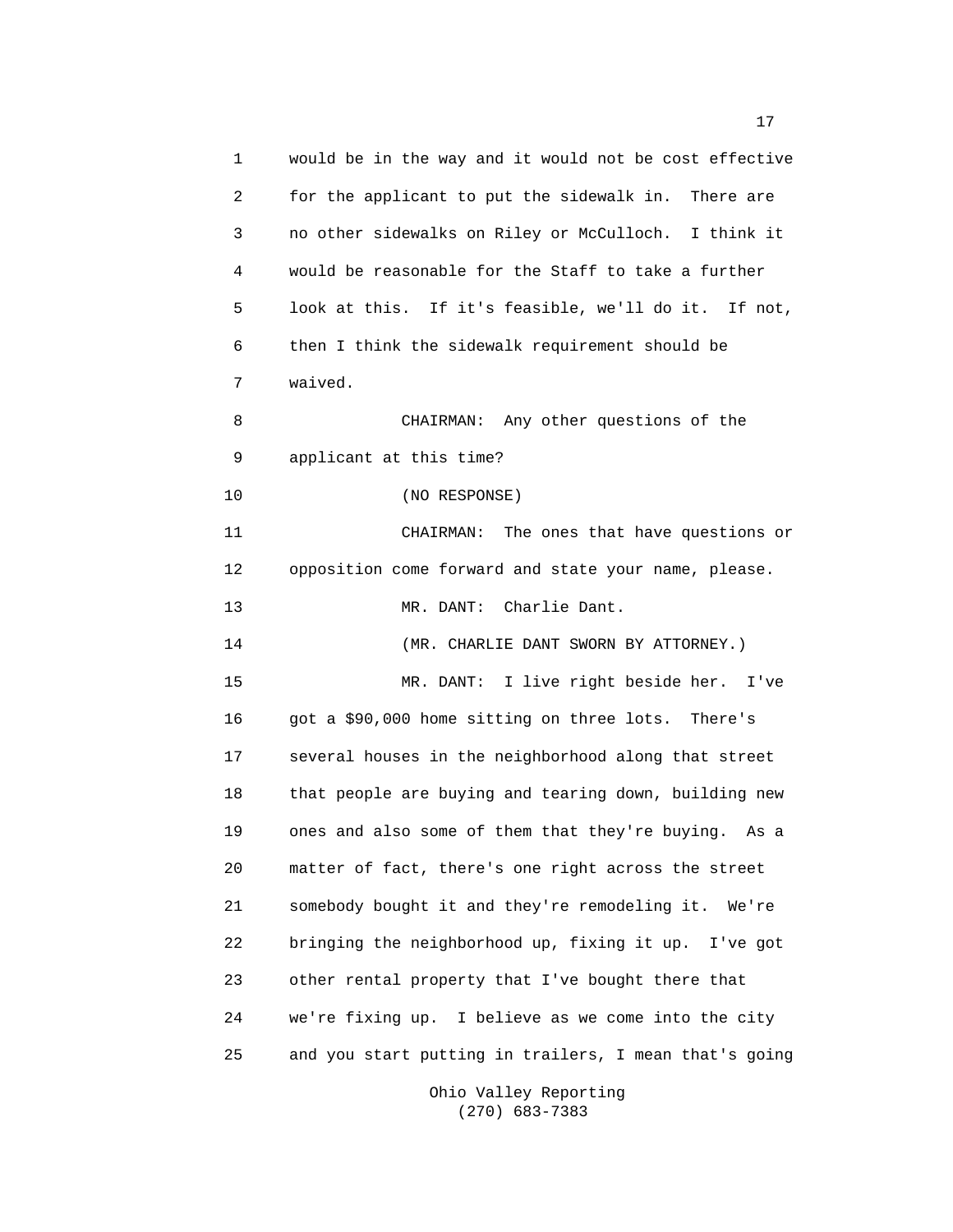1 to bring everybody's value down. I don't want to come 2 out my carport door and the first thing I see is a 3 trailer. We just don't need to be putting trailers in 4 neighborhoods. They belong in trailer courts. That's 5 why I'm totally against it being right beside me. 6 CHAIRMAN: Any other comments? 7 MR. DANT: No. 8 CHAIRMAN: Any board member have any 9 questions of the gentleman? 10 (NO RESPONSE) 11 CHAIRMAN: Anything else you want to add 12 before you sit down? 13 MR. DANT: No. 14 CHAIRMAN: Next please 15 MS. PHILLIPS: Sheila Phillips. I own the 16 two properties located across the street. 17 (MS. SHEILA PHILLIPS SWORN BY ATTORNEY.) 18 MS. PHILLIPS: As Ms. Marcum stated, there 19 is two homes that is modular on McCulloch Avenue. 20 That was prior to me ever owning any property. One of 21 them is off the street. It sets back and there is a 22 house on each side of it. It's not very noticeable on 23 the same side as her side of the street. 24 The other one is a double-wide. If they 25 had two lots - - and that was also bought prior to me Ohio Valley Reporting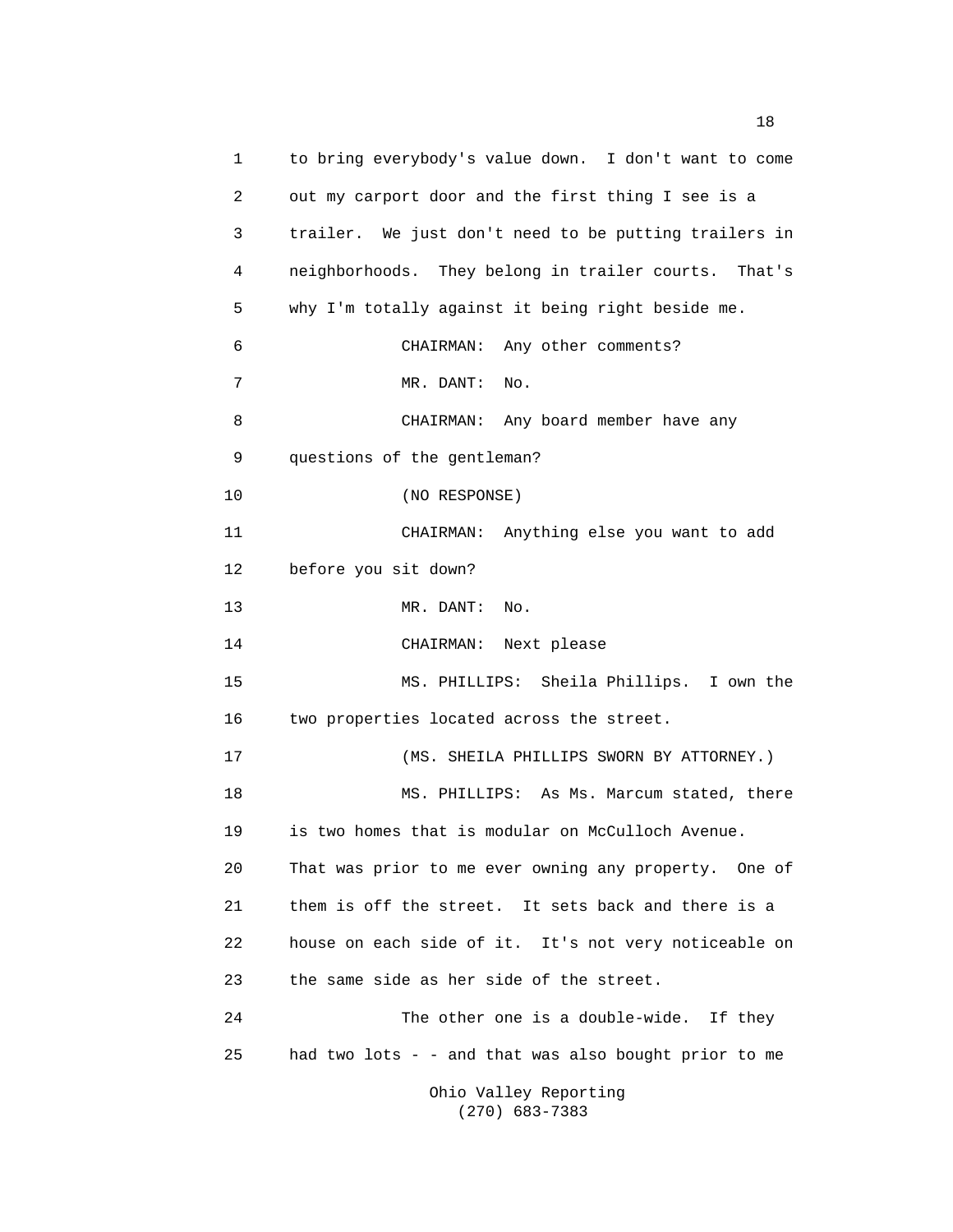1 owning the two houses that I do own.

 2 We have a great concern of what's going to 3 happen when we get ready to sell these houses. My 4 husband, and I apologize. My husband is in Chicago 5 and he is the one that has the most concern. He says 6 that he feels that the houses will not bring the value 7 with a modular home across the street. All the houses 8 in the area are going up. They are vinyl siding. The 9 retail property, you can check in the surrounding 10 area, you can market all the retail value of the 11 houses has increased at this point by a great deal. 12 We just feel that it would not be a good thing. 13 CHAIRMAN: Any other comments? 14 MS. PHILLIPS: No, sir. 15 CHAIRMAN: Any questions for the lady? 16 (NO RESPONSE) 17 CHAIRMAN: Anyone else have anything else 18 to add? 19 MR. WARREN: Mr. Chairman, do we know how 20 long the mobile homes, the current mobile homes have 21 been there? 22 CHAIRMAN: When they were put in? 23 MR. WARREN: Yes. 24 CHAIRMAN: Does any of you know how long 25 the trailers that are in there area have been there? Ohio Valley Reporting

(270) 683-7383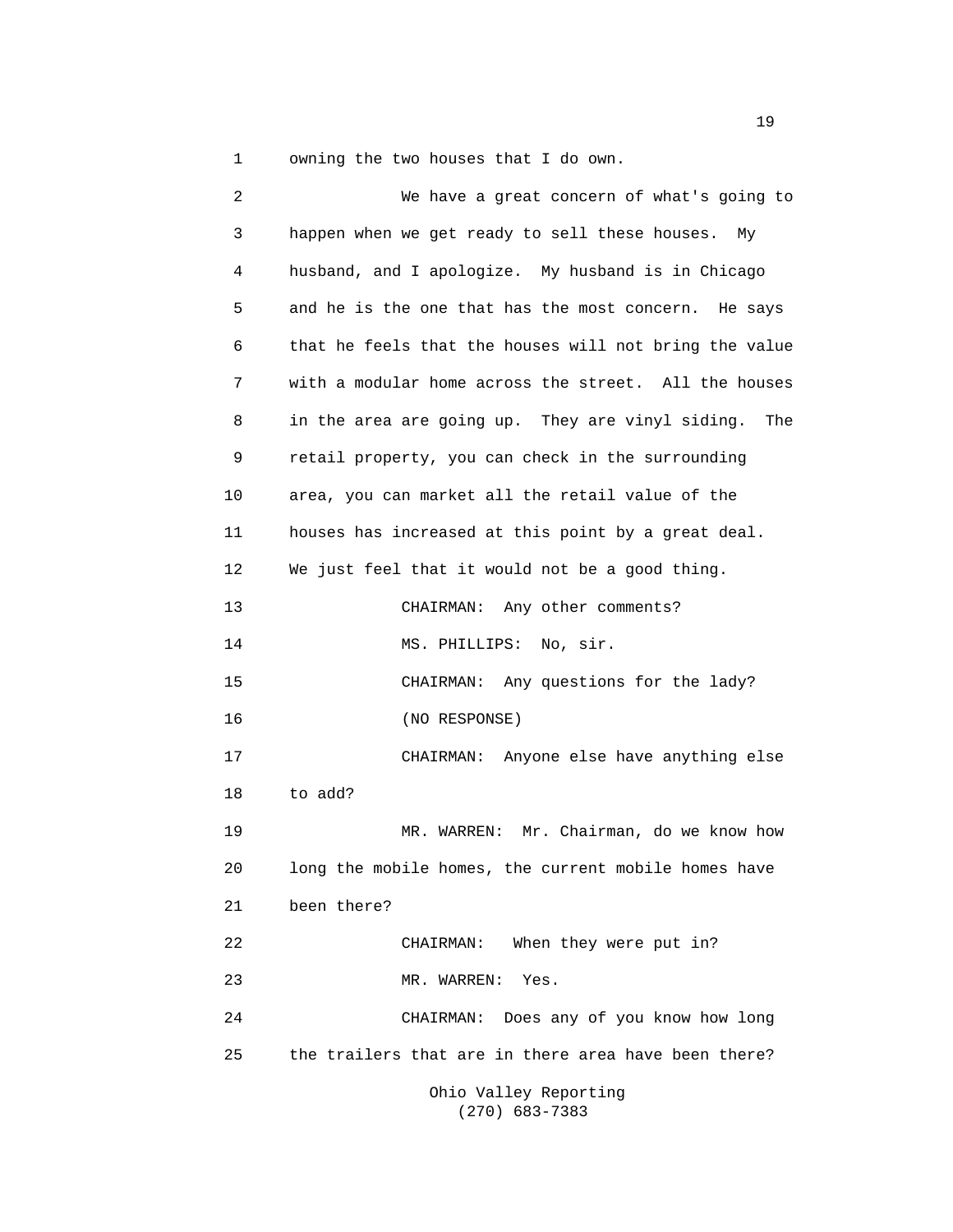1 MS. PHILLIPS: One of them has at least 15 2 years and the other one is a very, very, the one on 3 the same side of the street where she is wanting to 4 put this one has been there, I can't tell you. I mean 5 probably maybe 20 years. 6 CHAIRMAN: Ten years plus. 7 MS. PHILLIPS: Yes, sir. It's really an 8 eyesore, but it does set back. It sets back off the 9 road and there is a house right here and one here. 10 Unless you look very hard, you would not be able to 11 see it. 12 CHAIRMAN: Any other questions? 13 MR. NOFFSINGER: Mr. Chairman, just for 14 the record, the double-wide unit would be principally 15 permitted in this zone. Meaning you can place a 16 double-wide manufactured home on a residentially zoned 17 property without coming to this board for a 18 Conditional Use Permit. It's only the single-wide 19 manufactured homes that have to come before this board 20 for special review. So here you have one single-wide 21 manufactured home in the neighborhood. The other home 22 is permitted by right. 23 CHAIRMAN: The board have any other 24 questions? 25 (NO RESPONSE)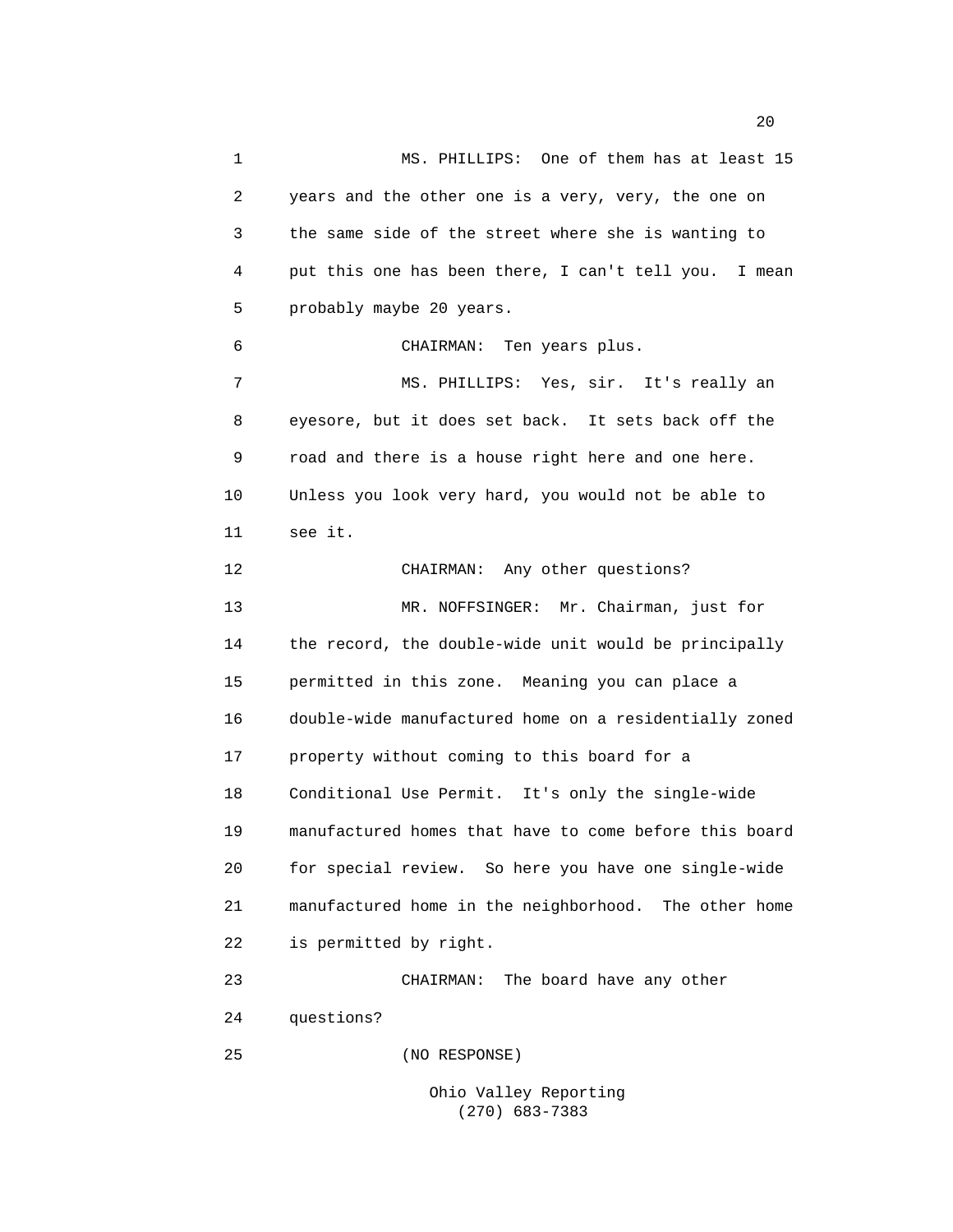1 CHAIRMAN: Does the applicant have 2 anything else you would like to add? 3 AUDIENCE: I do. 4 CHAIRMAN: Come forward and state your 5 name, please. 6 MS. TUDOR: My name is Martha Tudor. 7 (MS. MARTHA TUDOR SWORN BY ATTORNEY.) 8 MS. TUDOR: I live across the street at 9 1901 McCulloch Avenue. I feel any improvement that 10 Denise can do is going to bring my property value up. 11 It will have to. Her house is about to fall down. 12 Anybody can see that. If it does, then there's just 13 going to be an empty lot there. There's going to be 14 nothing there. I think it's a wonderful idea. 15 CHAIRMAN: Any board members have any 16 question? 17 (NO RESPONSE) 18 CHAIRMAN: Thank you. 19 Any other questions from the board 20 members? 21 (NO RESPONSE) 22 CHAIRMAN: Anyone else have anything else 23 they want to add to the item? 24 MS. PHILLIPS: My husband had said that if 25 Ms. Marcum was interested in selling the property, he Ohio Valley Reporting (270) 683-7383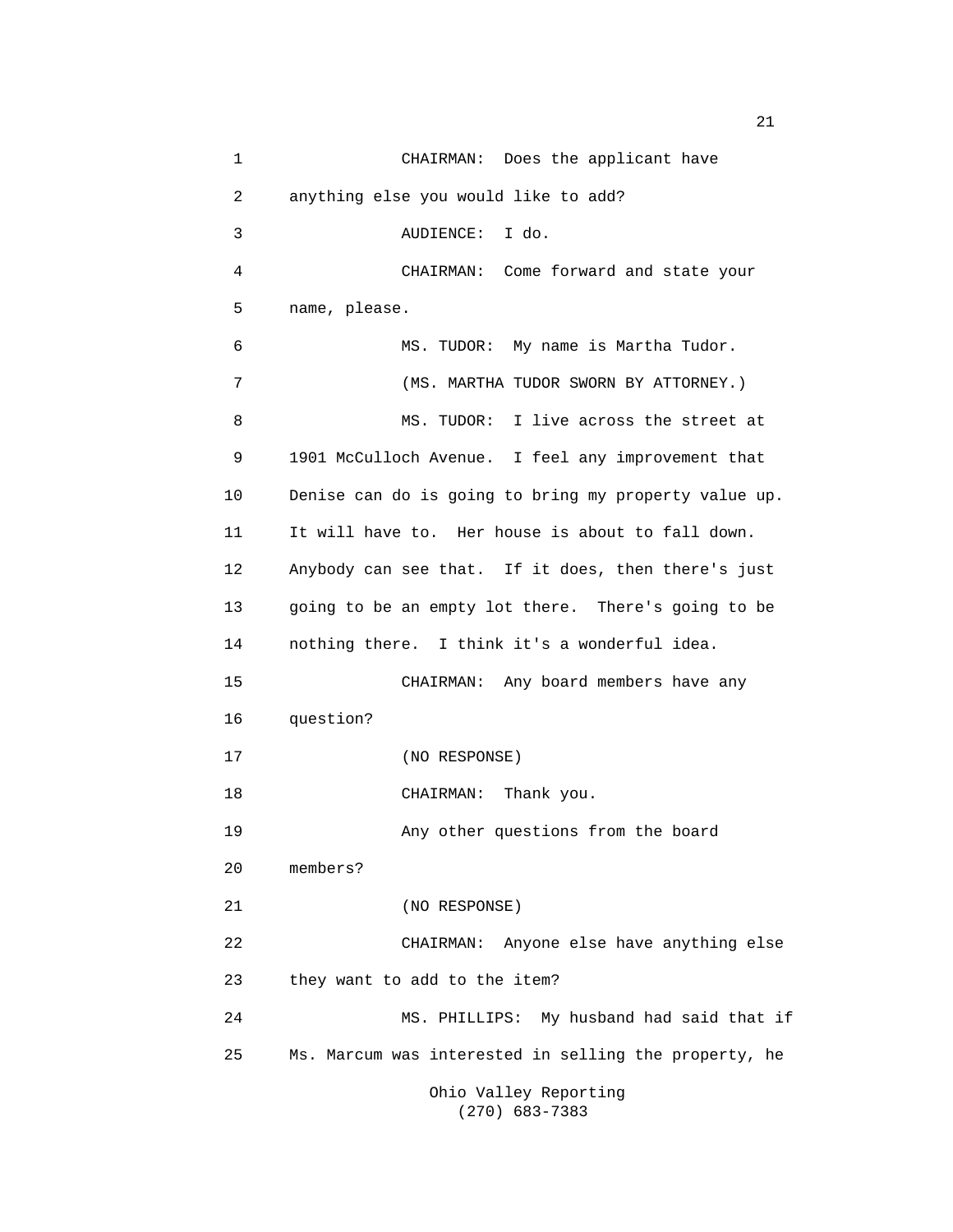1 might be interested in buying it just to remove the 2 house that is there. 3 CHAIRMAN: Any other comment? 4 (NO RESPONSE) 5 CHAIRMAN: Hearing none entertain a motion 6 to dispose of the item. 7 MR. DYSINGER: Mr. Chairman, I'd like to 8 make a motion that we grant the Conditional Use Permit 9 given the findings that it is not inconsistent with 10 the structure that's already in the neighborhood and 11 it does not violate zoning or comprehensive plan; 12 subject to the installation of a sidewalk along the 13 property unless that should be cost prohibited due to 14 the presence of utilities. 15 CHAIRMAN: Is there a second? 16 MR. MILLER: I'll second. 17 CHAIRMAN: A motion has been made and a 18 second. Any other questions, comments by the board? 19 (NO RESPONSE) 20 CHAIRMAN: Hearing none all in favor raise 21 your right hand. 22 (ALL BOARD MEMBERS PRESENT RESPONDED AYE.) 23 CHAIRMAN: Motion carries. 24 Next item, please, sir. 25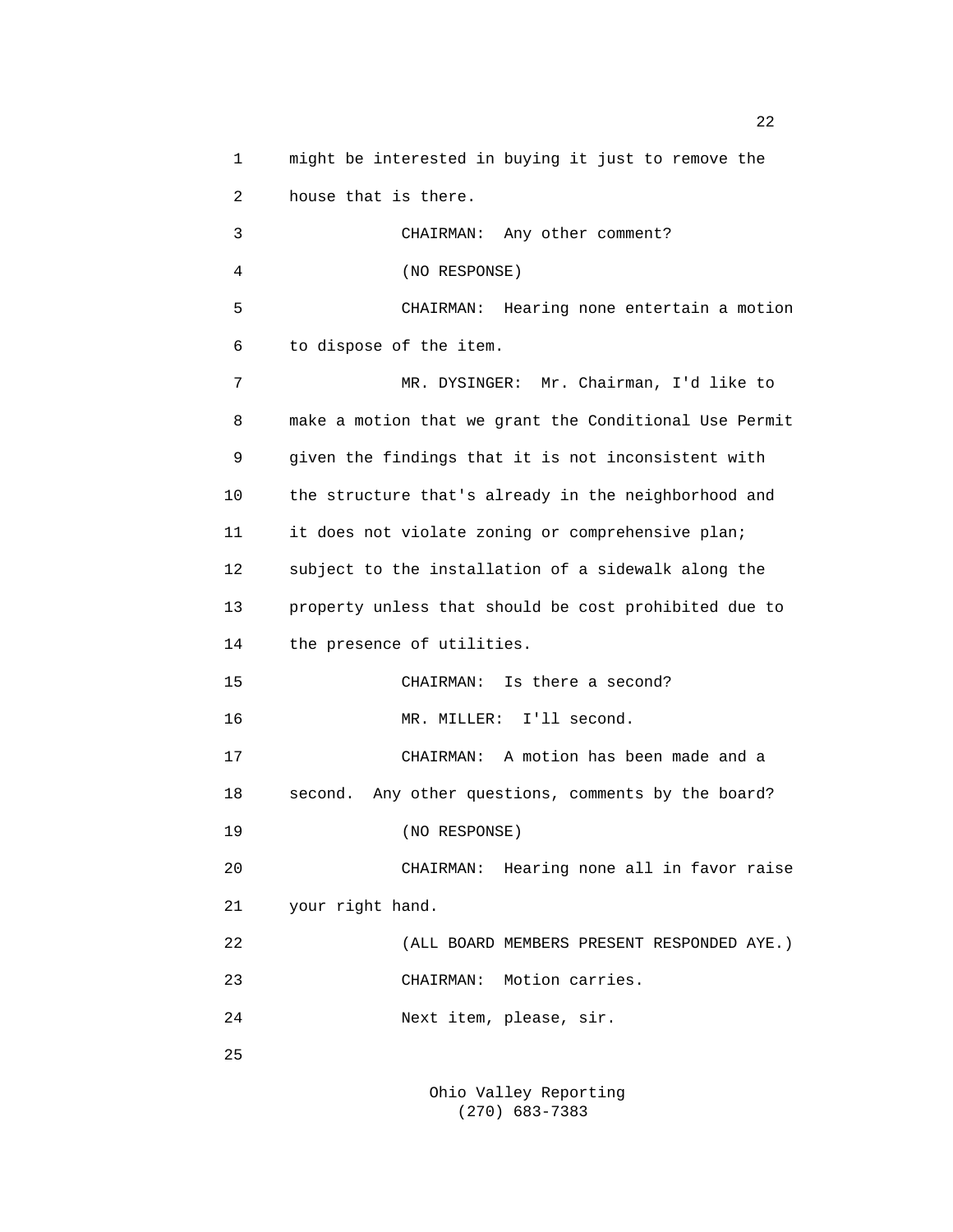1 ITEM 6

```
 2 9525 KY 144 in an R-1A zone 
                Consider request for a Conditional Use Permit to 
           3 construct a 30'x40' storage building on the premises 
                to support the existing church related activities. 
           4 Reference: Zoning Ordinance, Article 8, 
                Section 8.2 B4 
           5 Applicant: St. Williams Catholic Church, Diocese of 
                Owensboro 
6 
          7 MR. NOFFSINGER: Mr. Chairman, this
           8 application has been reviewed by the Planning Staff. 
           9 It's found to be in order. The proposal is to 
          10 construct an accessory storage unit on the property. 
          11 Churches are conditionally permitted in the R-1A 
          12 single-family residential zones. The site development 
          13 requirements of the zoning ordinance are proposed to 
          14 be met. The Staff finds no conflict with the adopted 
          15 comprehensive plan in that churches are allowed in 
          16 residential zones. This would be accessory to the 
          17 existing church facility. 
          18 CHAIRMAN: Any objections filed in the 
          19 office? 
          20 MR. NOFFSINGER: No, sir. 
          21 CHAIRMAN: Is anyone wishing to speak in 
          22 opposition? 
          23 (NO RESPONSE) 
          24 CHAIRMAN: Does the applicant have 
          25 anything he'd like to add?
```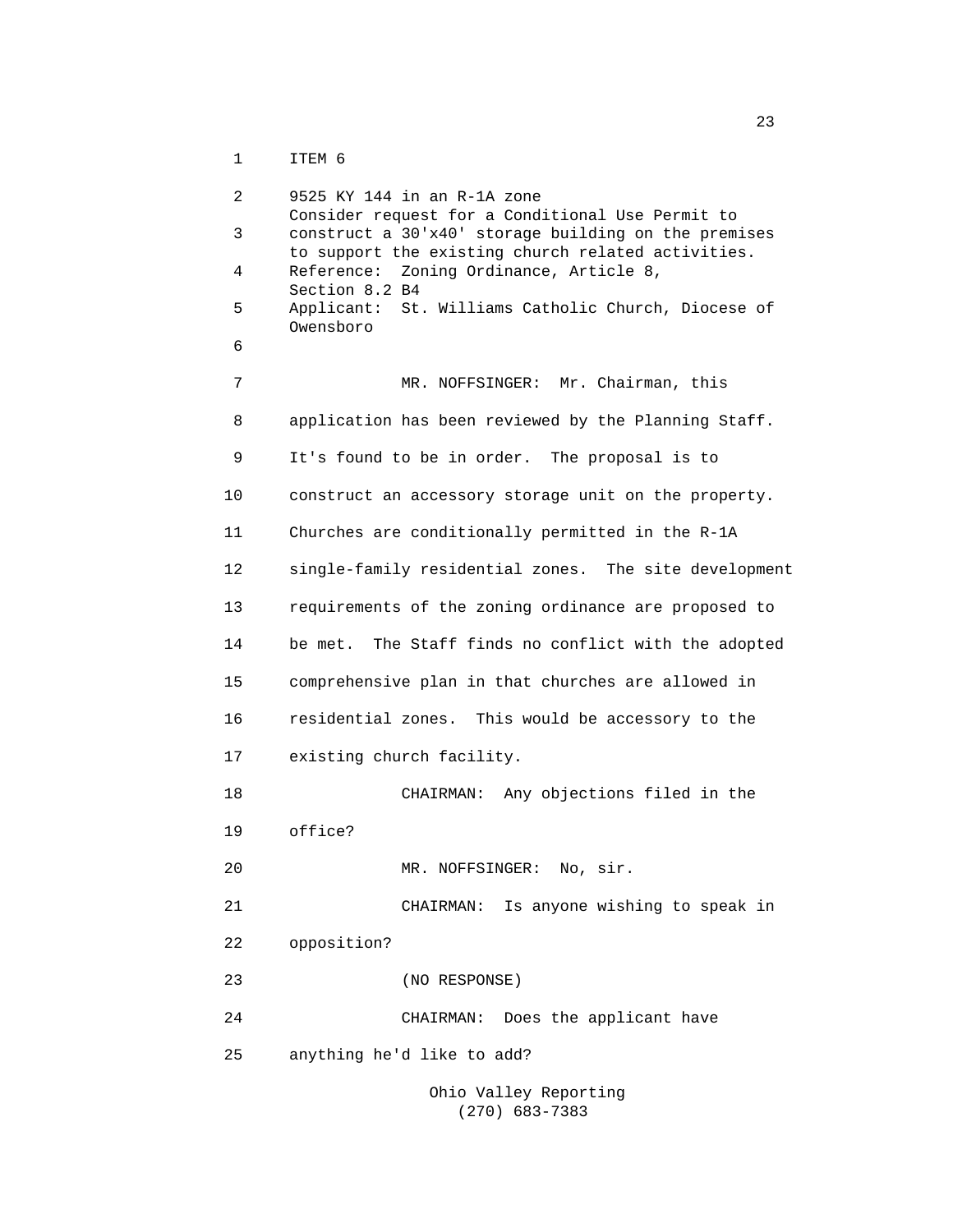1 APPLICANT: Just here to answer to any 2 questions. 3 CHAIRMAN: Any board members have any 4 questions or comments or Staff? 5 (NO RESPONSE) 6 CHAIRMAN: Hearing none entertain a motion 7 to dispose of the item. 8 MS. DIXON: Move to approve because it is 9 compatible with the comprehensive plan. 10 CHAIRMAN: Is there a second? 11 MR. WARREN: Second. 12 CHAIRMAN: A motion has been made and a 13 second. Any other comments or questions from the 14 board? 15 (NO RESPONSE) 16 CHAIRMAN: Hearing none all in favor raise 17 your right hand. 18 (ALL BOARD MEMBERS PRESENT RESPONDED AYE.) 19 CHAIRMAN: Motion carries. 20 Next item, please, sir. 21 ITEM 8 22 4715 Sutherland Road, in a B-4 zone Consider request for a Conditional Use Permit to 23 construct mini-warehouses (individual storage) on the property. 24 Reference: Zoning Ordinance, Article 8, Section 8.2 L7 25 Applicant: Jim Hawkins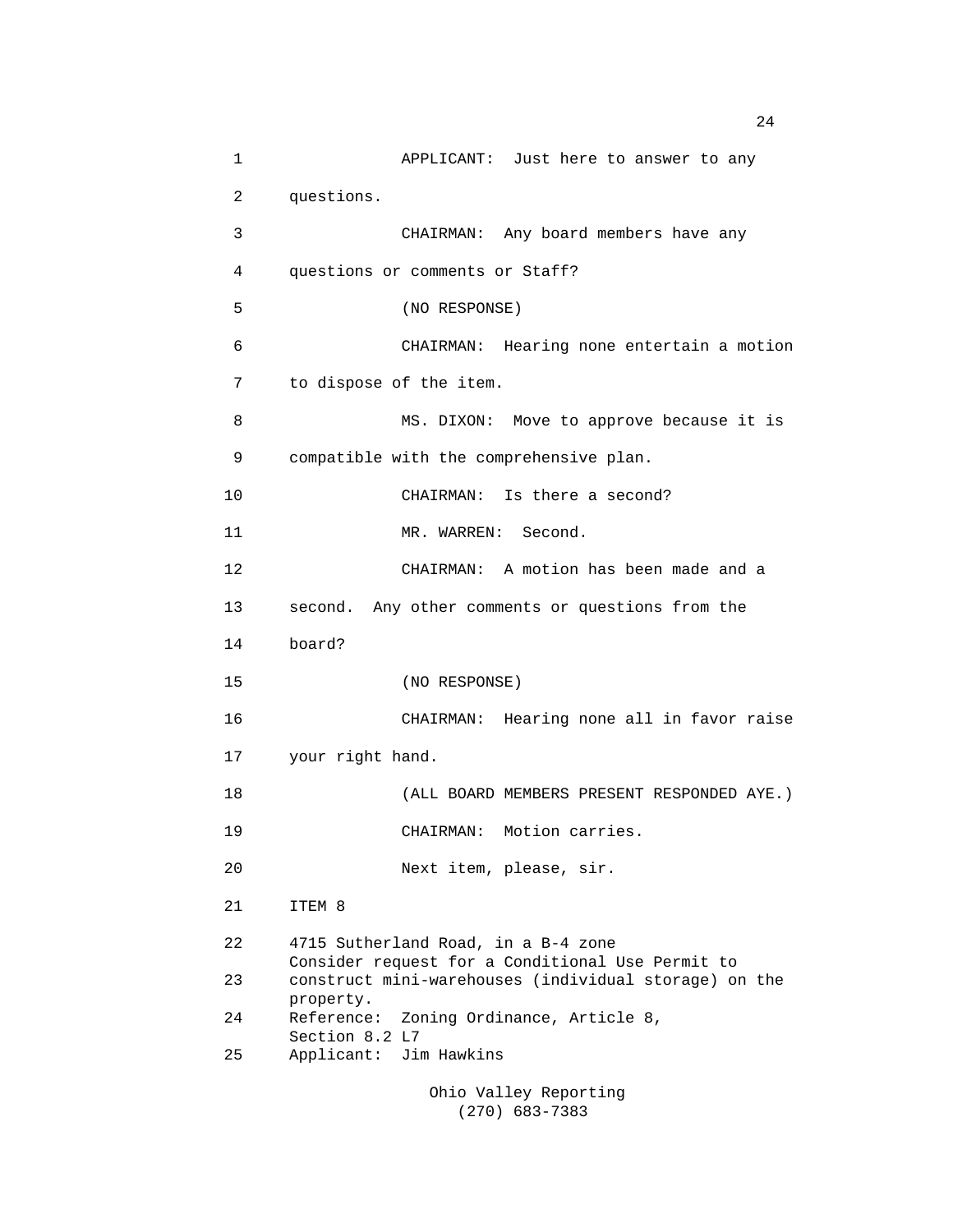1 MR. CHAIRMAN: Mr. Chairman, this plan has 2 been reviewed by the Planning Staff. It's found to be 3 in order. The plan complies with the site development 4 requirements of the B-4 zone. The zoning that is 5 found on the property, proposed use is compatible with 6 that zone based upon the ordinance amendment that the 7 Daviess County Fiscal Court adopted back several years 8 ago to allow mini-warehousing or individual storage 9 units in the B-4 zone. So with that we find no 10 conflict in review with the adopted comprehensive plan 11 and feel that it can be properly integrated into the 12 neighborhood. 13 CHAIRMAN: Any opposition put in the 14 office? 15 MR. NOFFSINGER: No, sir. 16 CHAIRMAN: Is anyone wishing to speak in 17 opposition of that? 18 (NO RESPONSE) 19 CHAIRMAN: Does the applicant have 20 anything you'd like to add? 21 (NO RESPONSE) 22 CHAIRMAN: Board members have any 23 questions on the applicant? 24 (NO RESPONSE) 25 CHAIRMAN: Hearing none entertain a motion Ohio Valley Reporting (270) 683-7383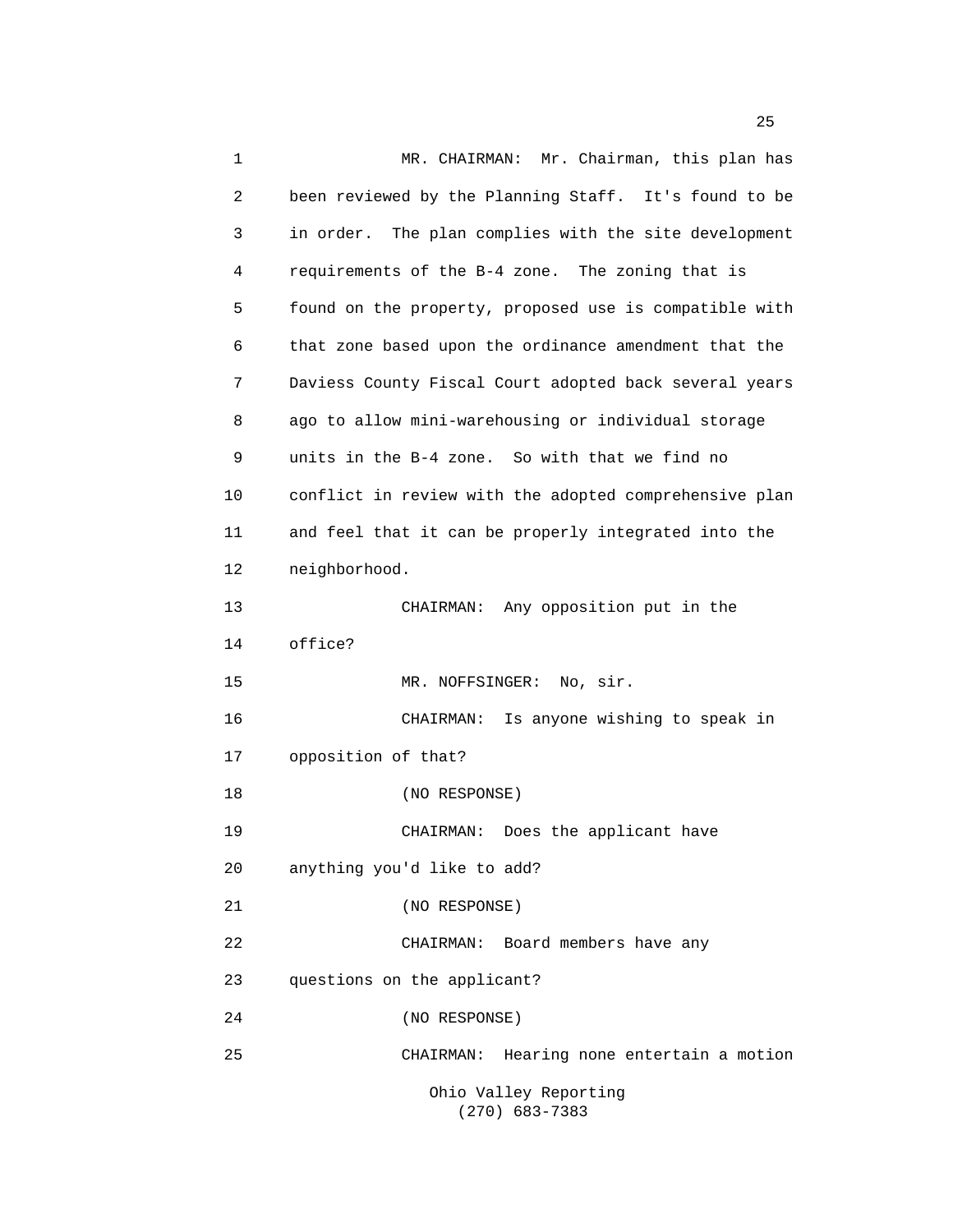1 to dispose of the item.

2 MS. MASON: Mr. Chairman, I move to 3 approve the Conditional Use Permit in the fact that it 4 is compatible with the zoning ordinances. 5 CHAIRMAN: Is there a second? 6 MR. DYSINGER: Second. 7 CHAIRMAN: A motion has been made and a 8 second. Any other questions or comments from the 9 board members? 10 (NO RESPONSE) 11 CHAIRMAN: Hearing none all in favor raise 12 your right hand. 13 (ALL BOARD MEMBERS PRESENT RESPONDED AYE.) 14 CHAIRMAN: Motion carries. 15 Next item, please. 16 ITEM 9 17 2737 Veach Road, in a B-4 zone Consider request for a Conditional Use Permit to 18 reconstruct a building in a floodway. Reference: Zoning Ordinance, Article 18, Section 19 18-6(b)2, 18-5(b)4, 18-4(b)3 Applicant: Tom Blue Furniture, Inc., c/o James Perry 20 Blue, Sr., Mike and Ruth Ann Mason 21 MS. MASON: Mr. Chairman, I need to 22 disqualify myself from this item. 23 CHAIRMAN: I guess we might do that. 24 (MS. MASON LEAVES THE ROOM AT THIS TIME.) 25 MR. NOFFSINGER: Mr. Chairman, this Ohio Valley Reporting (270) 683-7383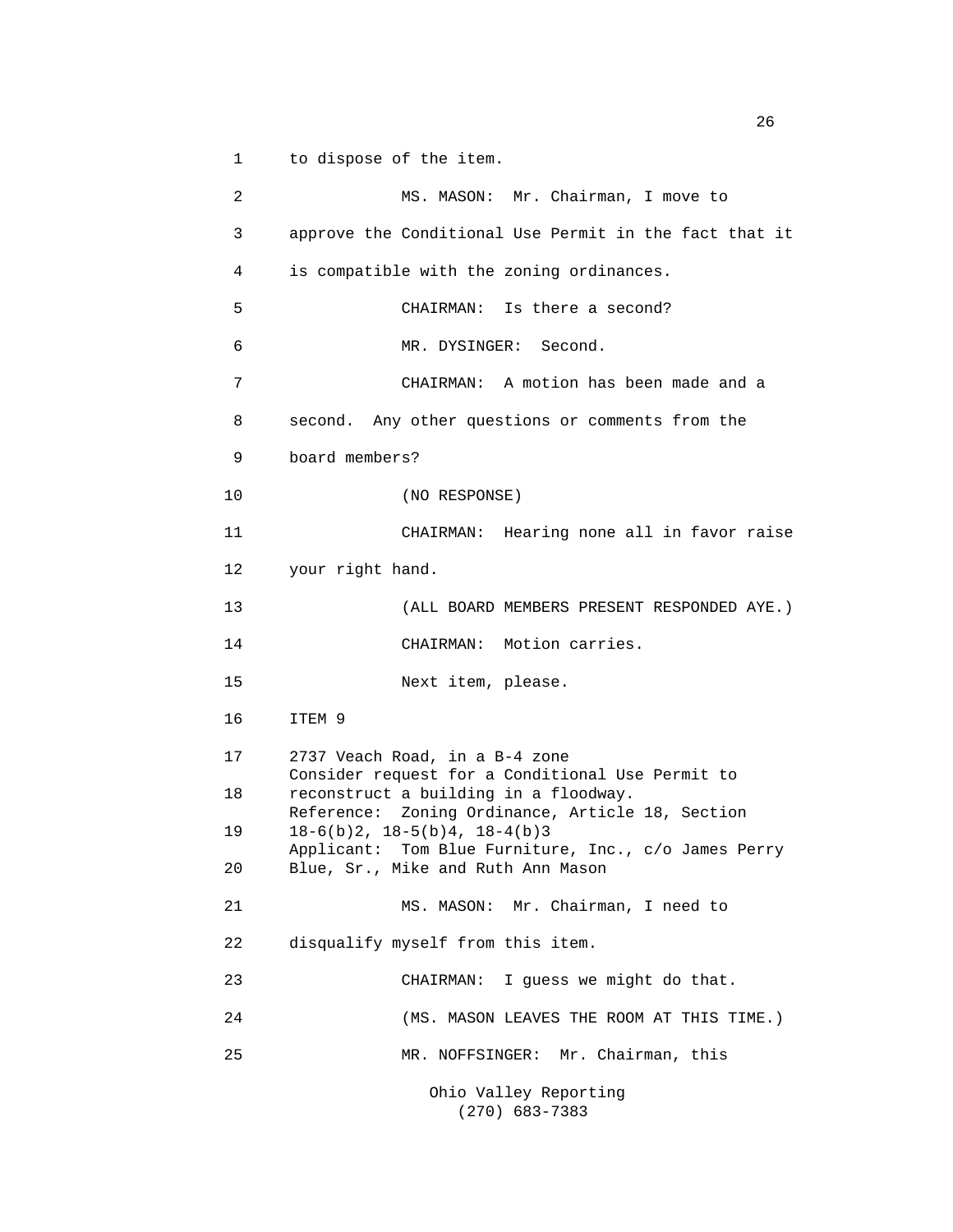1 application has been reviewed by the Planning Staff. 2 It's found to be in order.

 3 This is the location of Tom Blue Furniture 4 where it existed for many years. Of course, we all 5 know that an unfortunate happening occurred and the 6 facility burned. The site has now been cleared and 7 they're ready to redevelop the site and build back. 8 During the review process, we found that 9 the property is located in a floodway and the 10 requirement before we can issue a permit, even though 11 we had an unfortunate accident, FEMA requires that you 12 go through this process through the Board of 13 Adjustment to determine that proper flood proofing 14 will occur. So to be in compliance with FEMA 15 regulations that's why this application is here. 16 It's been reviewed. Found to be in order. 17 We have the supporting documentation from a local 18 engineer stating that there would be very minimal 19 affect to the flood plain. In fact, it will not 20 increase flood levels during the occurrence of base 21 flood discharge that existed when the original 22 building existed. That's signed by Roy Iler, P.E. So 23 with that, Mr. Chairman, it's recommended for 24 consideration. 25 CHAIRMAN: Any opposition filed with the

> Ohio Valley Reporting (270) 683-7383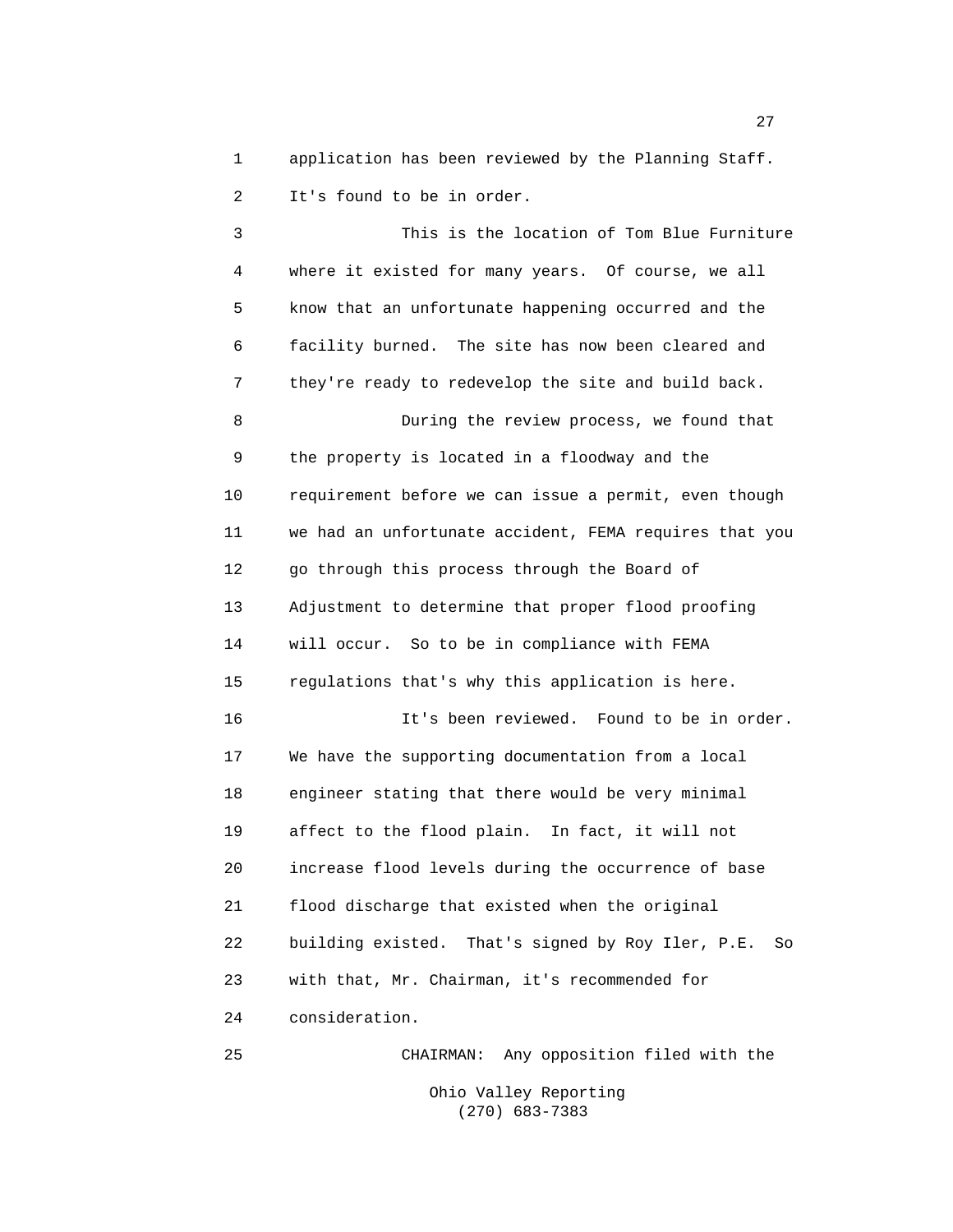1 office?

 2 MR. NOFFSINGER: No, sir. I will state 3 they do have the construction permit approved by the 4 Division of Water. 5 CHAIRMAN: Anyone wishing to speak in 6 opposition? 7 (NO RESPONSE) 8 CHAIRMAN: The applicant have anything 9 they'd like to add onto it? 10 APPLICANT: No. 11 CHAIRMAN: Board members have any 12 questions? 13 MR. PEDLEY: I have a question, Gary. 14 Before we can approve this, has all the flood hazard 15 provisions, Subsection 18.5(b)4 been met? Has it been 16 certified that the finished floor elevation and all - 17 - you stated that the flood hazard, certified 18 registered engineer demonstrating encroachment shall 19 not result in increase flood levels. You stated that, 20 but I didn't hear you state where - - 21 MR. NOFFSINGER: States here the completed 22 construction must either have a finished floor 23 elevation at or above 398. That's based upon the 24 permit from the Division of Water. Is that what 25 you're asking?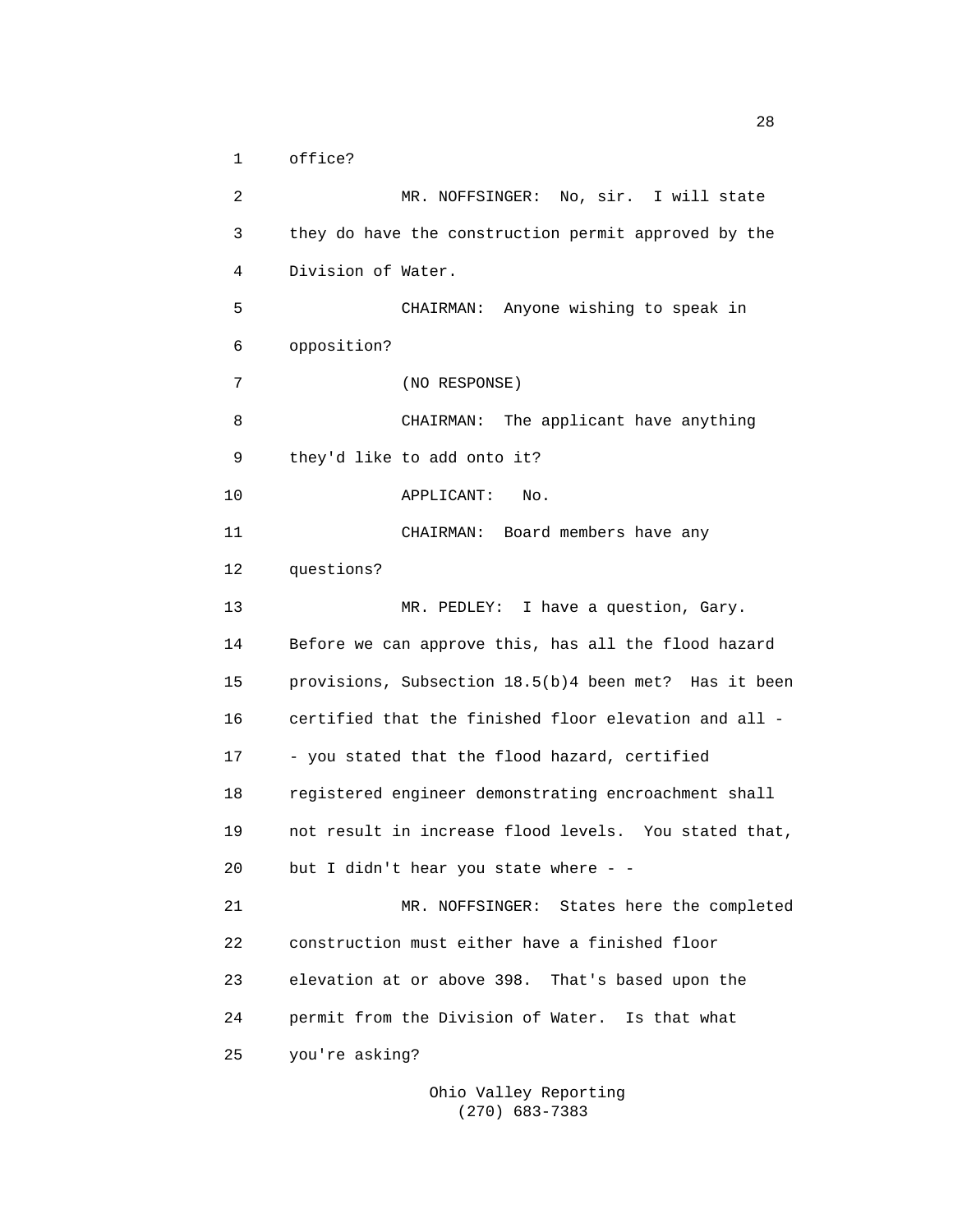1 MR. PEDLEY: Yes. I'm referring to 2 Subsection 18.5(b) and 4, the finished floor 3 elevation. After it is constructed, is it required to 4 be certified by an engineer that it is above the base 5 flood elevation? 6 MR. NOFFSINGER: I will refer to Mr. Jim 7 Mischel that's better educated on that. 8 MR. PEDLEY: The only thing I'm trying to 9 do is prevent future problems for the Tom Blue 10 Furniture store. I have dealt with this a time or two 11 and it can be very, very costly and time consuming. I 12 just want to make sure everything is in order. 13 MR. NOFFSINGER: Yes. Let me just state: 14 The applicant must submit an Elevation Certificate or 15 a Flood Proofing Certificate form due within 90 days 16 after completion of the construction. 17 MR. PEDLEY: And that will be done? 18 MR. NOFFSINGER: It should be done. 19 MR. ELLIOTT: State your name, please. 20 MR. MISCHEL: Jim Mischel. 21 (MR. JIM MISCHEL SWORN BY ATTORNEY.) 22 MR. MISCHEL: Typically since the state 23 has issued a construction stream permit they set the 24 elevation and we're going to base that permit off of 25 that elevation. Once that floor is put in, it's a Ohio Valley Reporting

(270) 683-7383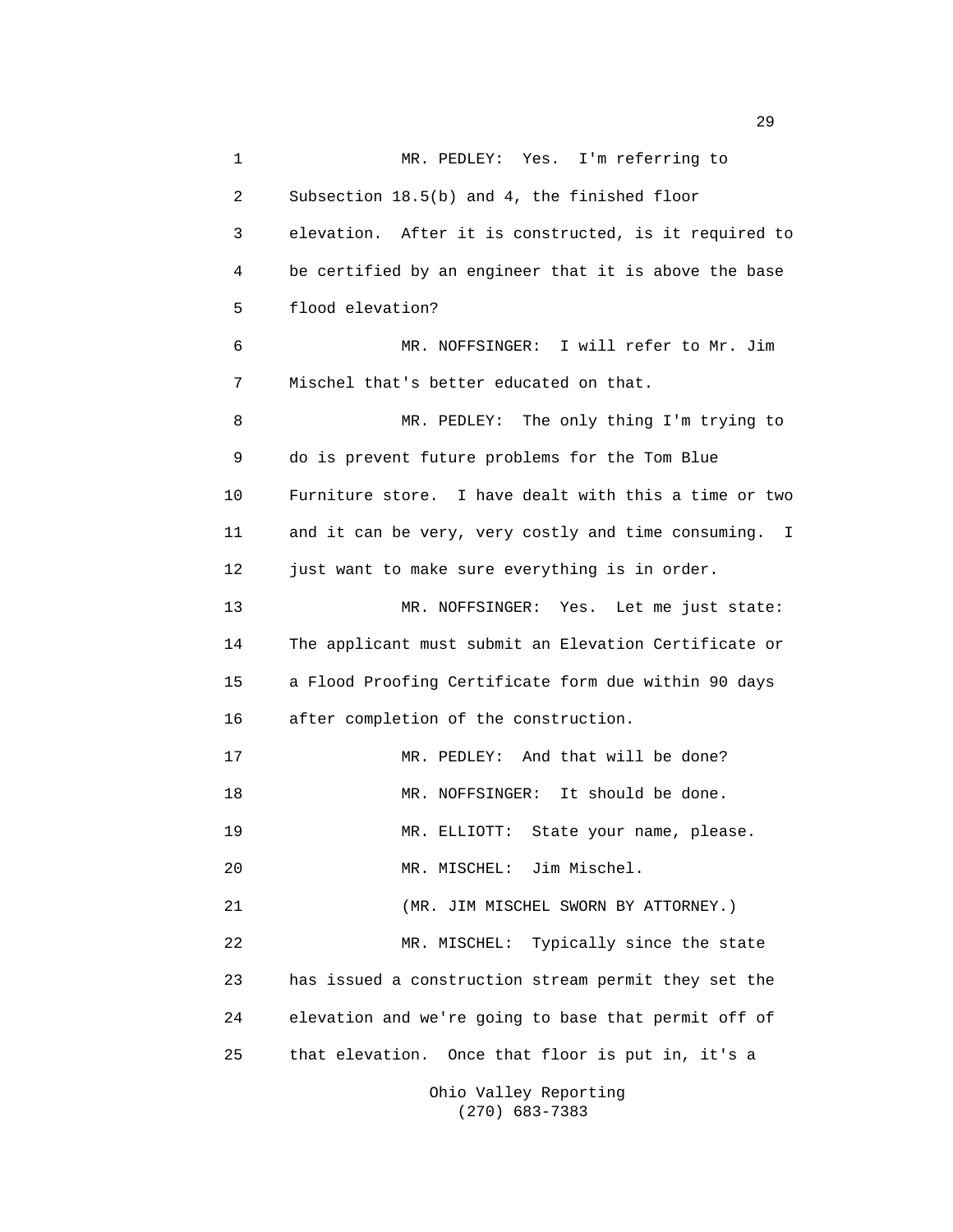1 concrete floor, they'll have to submit an Elevation 2 Certificate to our office before, actually before we 3 do a rough-in inspection. We're going to require 4 that. We're going to see that it's guided. Then a 5 copy will go to the state and we'll have one. 6 CHAIRMAN: Anybody have a question for 7 Jim? 8 MR. PEDLEY: That answered my question. 9 CHAIRMAN: Thank you, Jim. 10 Do you have anything else you'd like to 11 add, Applicant? 12 MR. MASON: Mike Mason. 13 (MR. MIKE MASON SWORN BY ATTORNEY.) 14 MR. MASON: Actually we're going to be 15 three inches above what the state says we need to be 16 to not even have flood insurance. So we will be 17 completely out of it. The level, I think the final 18 level that we've asked them to put it to will be about 19 three inches higher than what they asked us to do. 20 CHAIRMAN: Any other questions of the 21 applicant? 22 (NO RESPONSE) 23 CHAIRMAN: Thank you. 24 Entertain a motion to dispose of the item, 25 if there's no questions.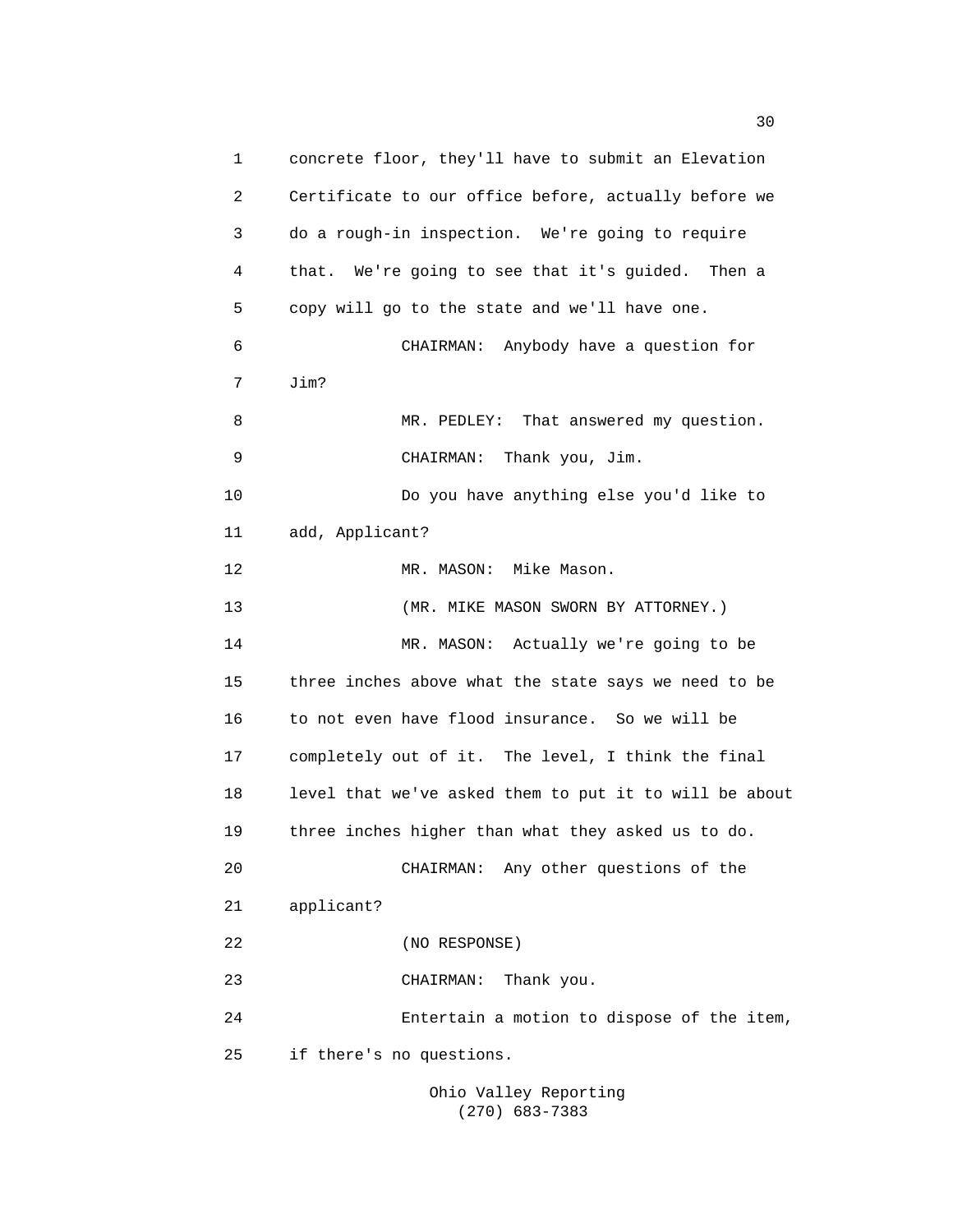1 MR. PEDLEY: Mr. Chairman, I make a motion 2 for approved based on findings that it meets the flood 3 plain zoning ordinance and regulations and will not 4 have an adverse affect on the community. 5 CHAIRMAN: Is there a second? 6 MR. MILLER: Second. 7 CHAIRMAN: Any other questions by the 8 board or comments? 9 (NO RESPONSE) 10 CHAIRMAN: Hearing none all in favor raise 11 your right hand. 12 (ALL BOARD MEMBERS PRESENT RESPONDED AYE.) 13 CHAIRMAN: Motion carries. 14 Next item, please. 15 ----------------------------------------- 16 VARIANCE 17 ITEM 10 18 1815 South Griffith Avenue, in an R-1A zone Consider request for a Variance to reduce the side 19 yard setbacks from 10 feet to 7.5 feet in order to construct a single-family residence. 20 Reference: Zoning Ordinance, Article 8, Section 8.5.5(d) 21 Applicant: Homes by Benny Clark, Inc. 22 MR. NOFFSINGER: Mr. Chairman, Planning 23 Staff has reviewed this application. The application 24 is found to be in order. Planning Staff has visited 25 the site. We've made a recommendation for you as well Ohio Valley Reporting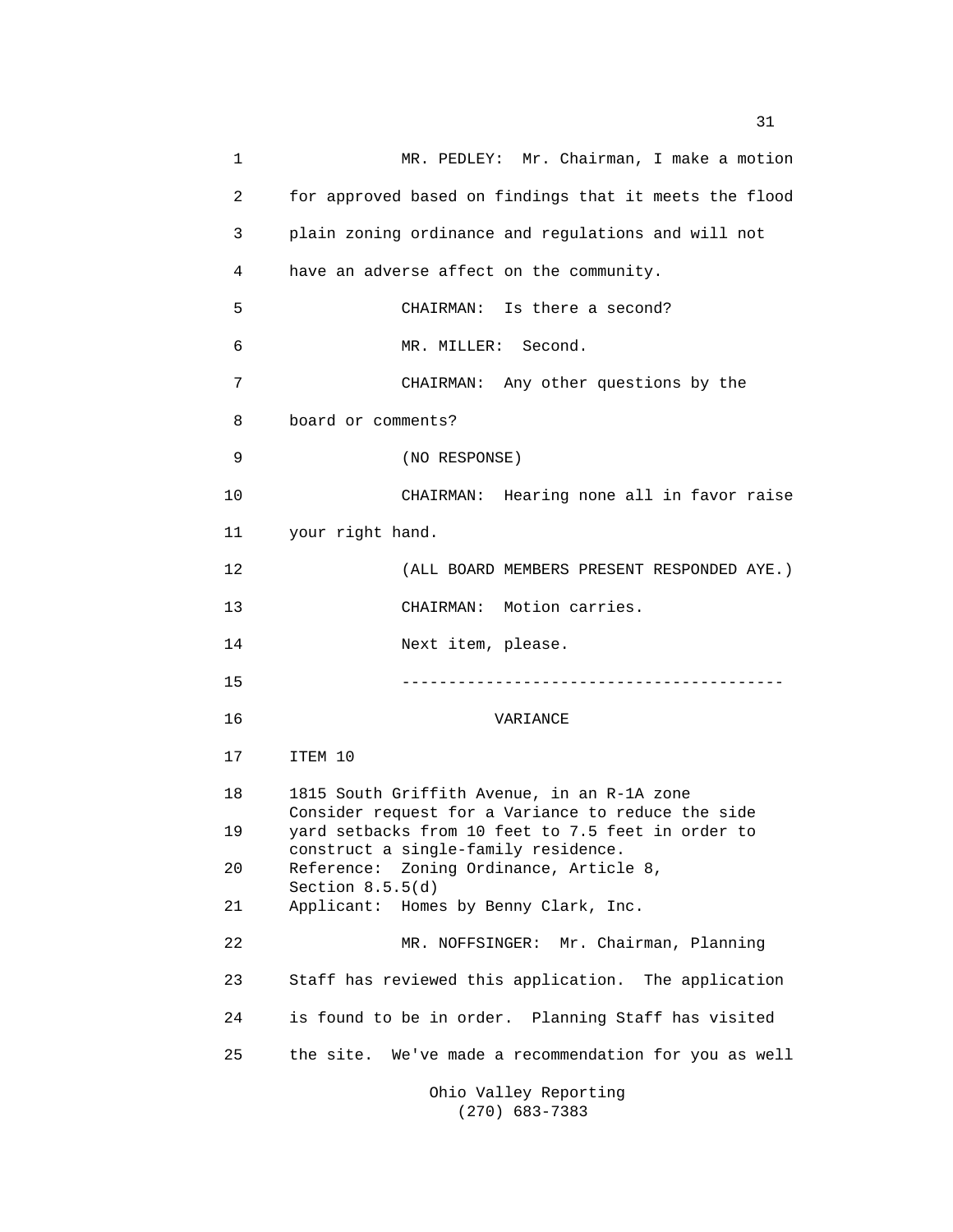1 as finding for your review. With that it's ready for 2 consideration. 3 CHAIRMAN: Has any objections been filed 4 in the office? 5 MR. NOFFSINGER: No, sir. 6 CHAIRMAN: Anyone objecting in the 7 audience? 8 (NO RESPONSE) 9 CHAIRMAN: The applicant have anything 10 you'd like to add? 11 APPLICANT: No. 12 CHAIRMAN: Any board members have any 13 questions of the applicant? 14 (NO RESPONSE) 15 CHAIRMAN: Staff have anything else to 16 add? 17 MR. NOFFSINGER: No, sir. 18 CHAIRMAN: Board entertain a motion to 19 dispose of the item. 20 MR. PEDLEY: Mr. Chairman, I make a motion 21 for approval based on findings it will not adversely 22 affect the public health, safety or welfare; will not 23 alter essential character of the general vicinity; 24 will not cause a hazard or a nuisance to the public; 25 will not allow unreasonable circumvention of the Ohio Valley Reporting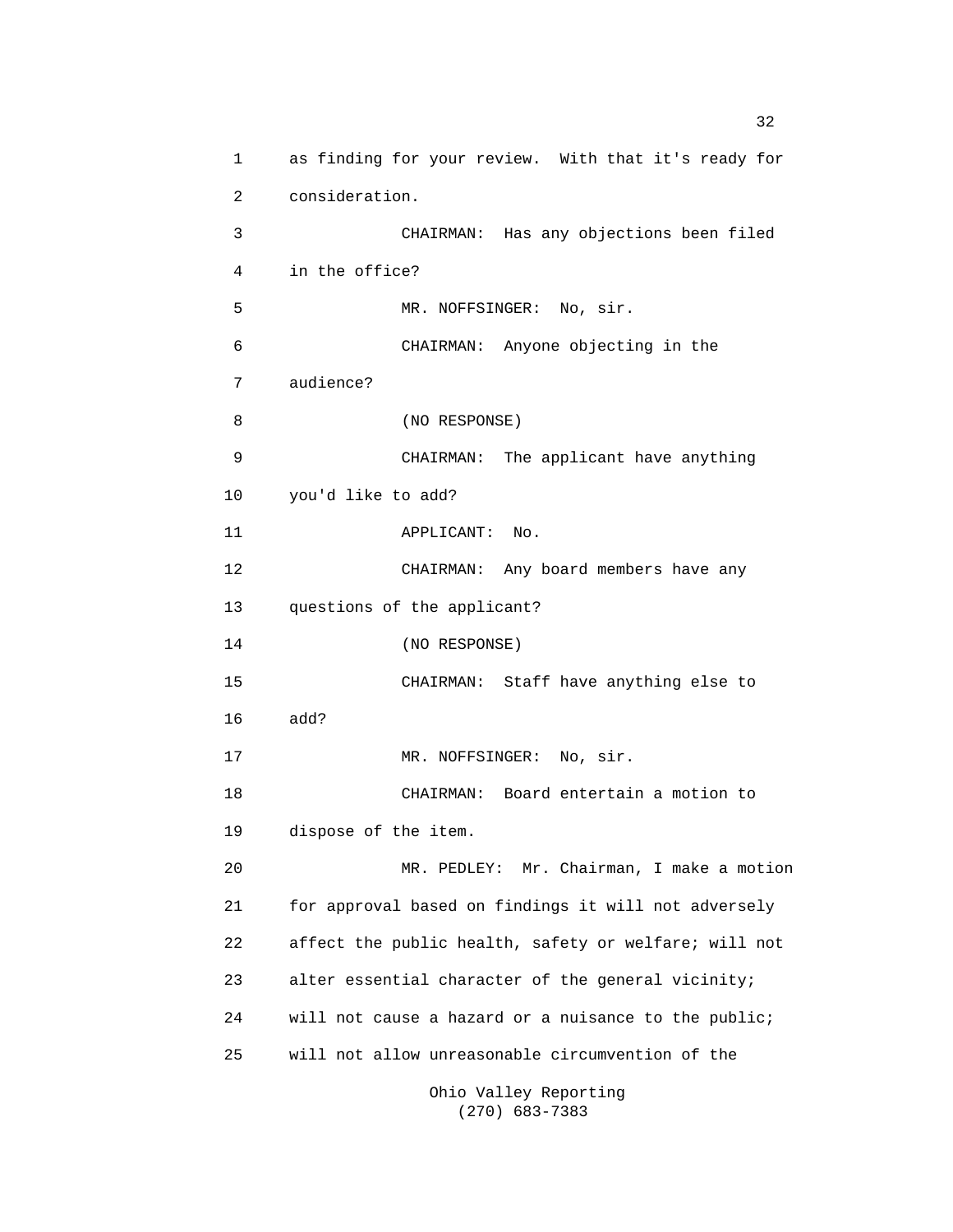1 requirements of the zoning regulations. 2 CHAIRMAN: Is there a second? 3 MR. WARREN: Second. 4 CHAIRMAN: Any more comments or questions 5 from the board or staff? 6 (NO RESPONSE) 7 CHAIRMAN: Hearing none all in favor raise 8 your right hand. 9 (ALL BOARD MEMBERS PRESENT RESPONDED AYE.) 10 CHAIRMAN: Motion carries. 11 Next item, please. 12 ITEM 11 13 1815 South Griffith Avenue, in an R-1 A zone Consider request for a Variance to reduce the rear 14 yard setback from 20 feet to 15 feet in order to construct a single-family residence. 15 Reference: Zoning Ordinance, Article 8, Section 8.5.5(e) 16 Applicant: Homes By Benny Clark, Inc. 17 MR. NOFFSINGER: Mr. Chairman, Planning 18 Staff has reviewed the application. Found the 19 application to be in order. Planning Staff has 20 prepared a recommendation that will enter into the 21 record that describes the property as well as the 22 surrounding properties. Staff has recommended 23 approval that we do include findings of fact. The 24 Staff in their review did find that there are other 25 encroachments in the area.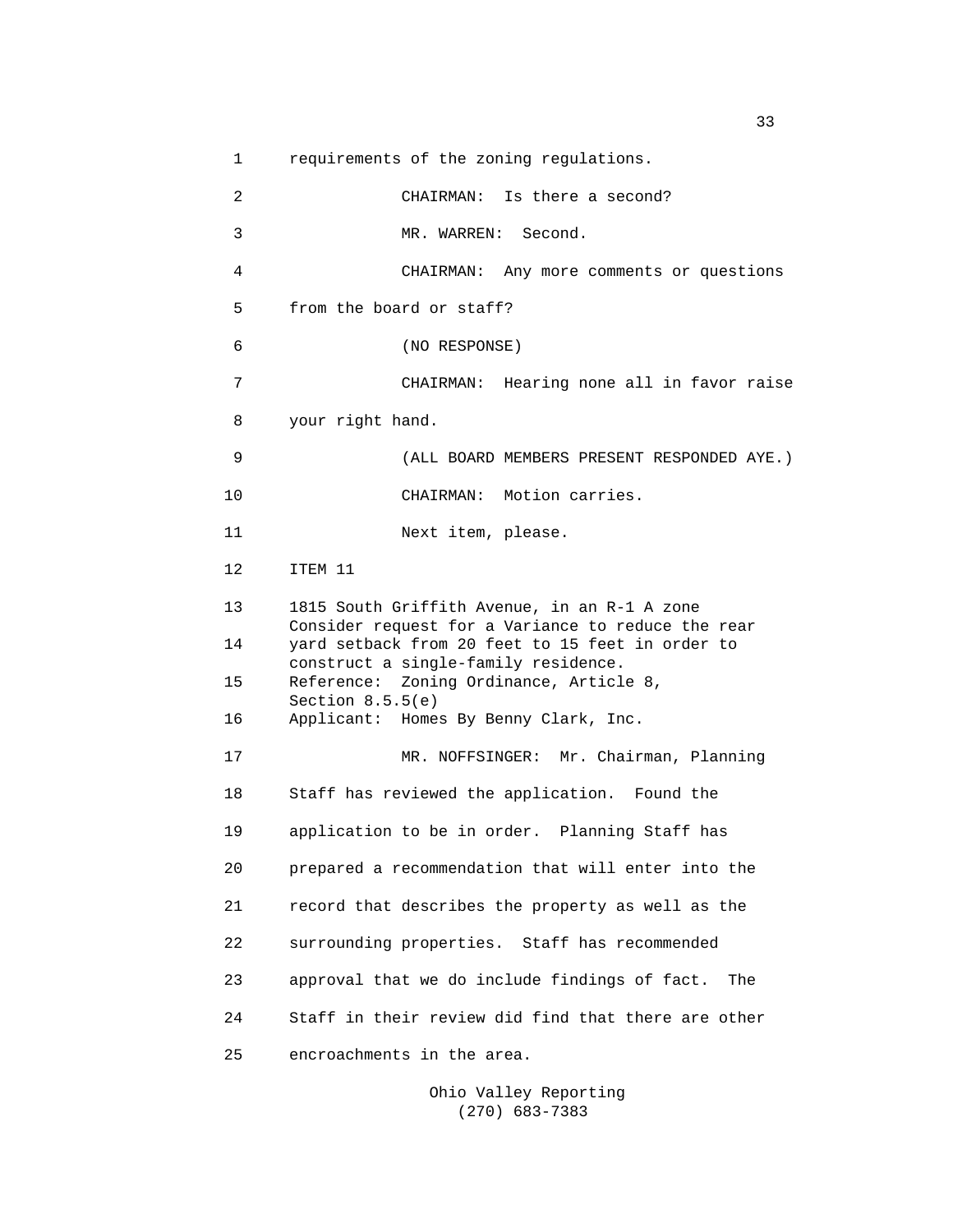1 CHAIRMAN: Any objections filed in the 2 office? 3 MR. NOFFSINGER: No, sir. There's also, 4 there was a variance approved by this board back on 5 March 4th of 1999 to reduce the rear yard setback at 6 2038 Old Cabin Road to 11 feet. That's located 7 directly behind this property. 8 CHAIRMAN: Applicant have anything you 9 want to say or add onto it? 10 APPLICANT: No. 11 CHAIRMAN: Any board members have any 12 questions or Staff? 13 (NO RESPONSE) 14 CHAIRMAN: Hearing none dispose of the 15 item. 16 MR. WARREN: I make a motion to grant this 17 variance with the findings that it will not adversely 18 affect the public health, safety or welfare; it will 19 not alter the essential character of the general 20 vicinity; it will not cause a hazard or a nuisance to 21 the public; and it will not allow an unreasonable 22 circumvention of the requirements of the zoning 23 regulations. 24 CHAIRMAN: Is there a second? 25 MS. MASON: Second. Ohio Valley Reporting

(270) 683-7383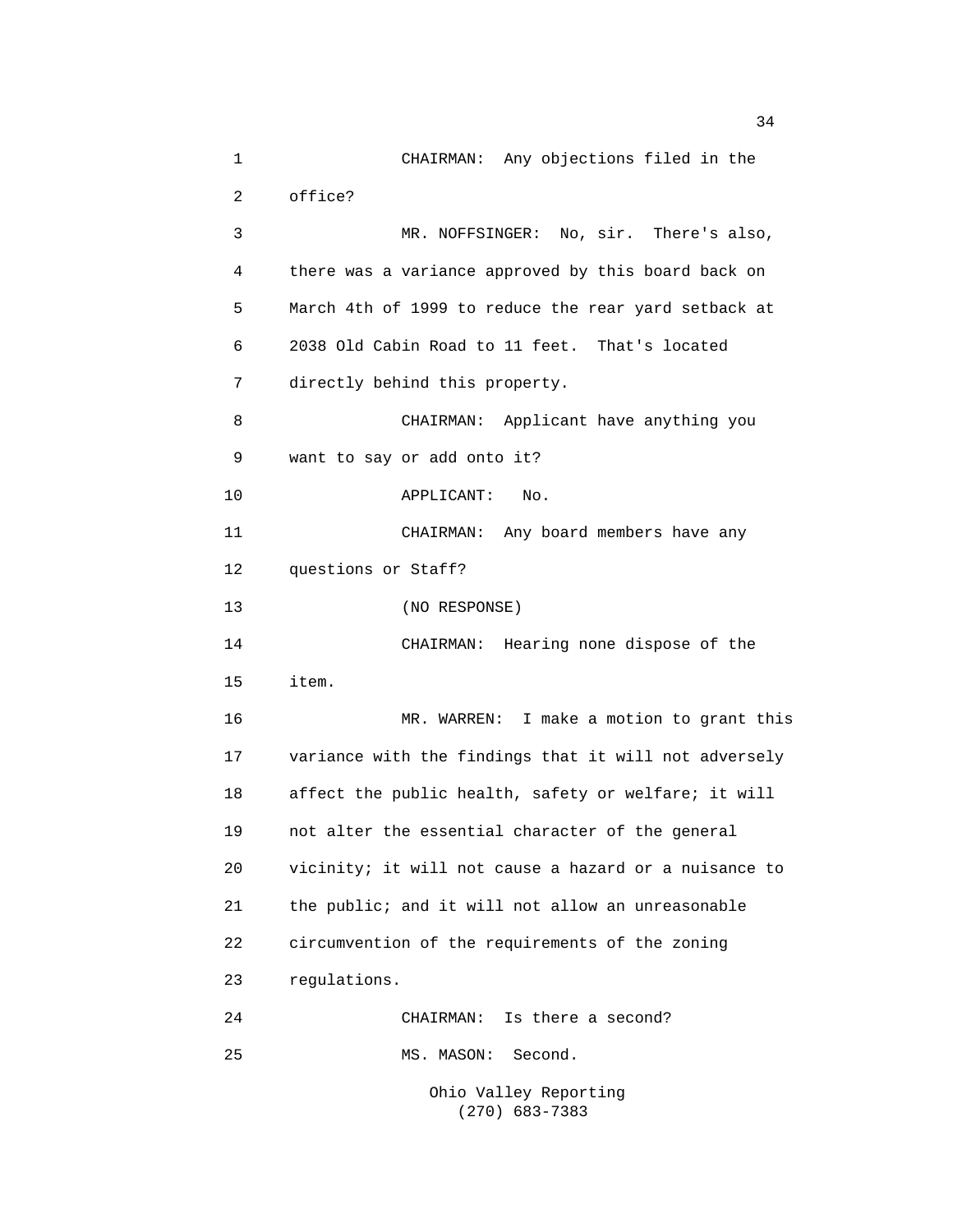1 CHAIRMAN: Any other questions or comments 2 from the board or Staff? 3 (NO RESPONSE) 4 CHAIRMAN: Hearing none all in favor raise 5 your right hand. 6 (ALL BOARD MEMBERS PRESENT RESPONDED AYE.) 7 CHAIRMAN: Motion carries. 8 Next item. 9 ITEM 12 10 714, 716 720 West 5th Street, in a B-4 zone Consider request for a Variance to reduce the front 11 yard setback from 75 feet from street centerline (50 feet from property line) to 40 feet from street 12 centerline (15 feet from property line) in order to be able to build on the property. The property has 13 received a favorable recommendation from the OMPC to change the zoning classification to R-4DT. 14 Reference: Zoning Ordinance, Article 8, Section 8.5.16(c) 15 Applicant: H&K Property Management, LLC, Jeremy Kamuf 16 MR. NOFFSINGER: Mr. Chairman, Planning 17 Staff has reviewed the application. I'll let Ms. 18 Becky Stone address this application as to the 19 recommendation and findings. 20 CHAIRMAN: State your name for the record, 21 please. 22 MS. STONE: Becky Stone. 23 (MS. BECKY STONE SWORN BY ATTORNEY.) 24 MS. STONE: This property was recommended 25 for zoning of R-4DT and that has in fact been Ohio Valley Reporting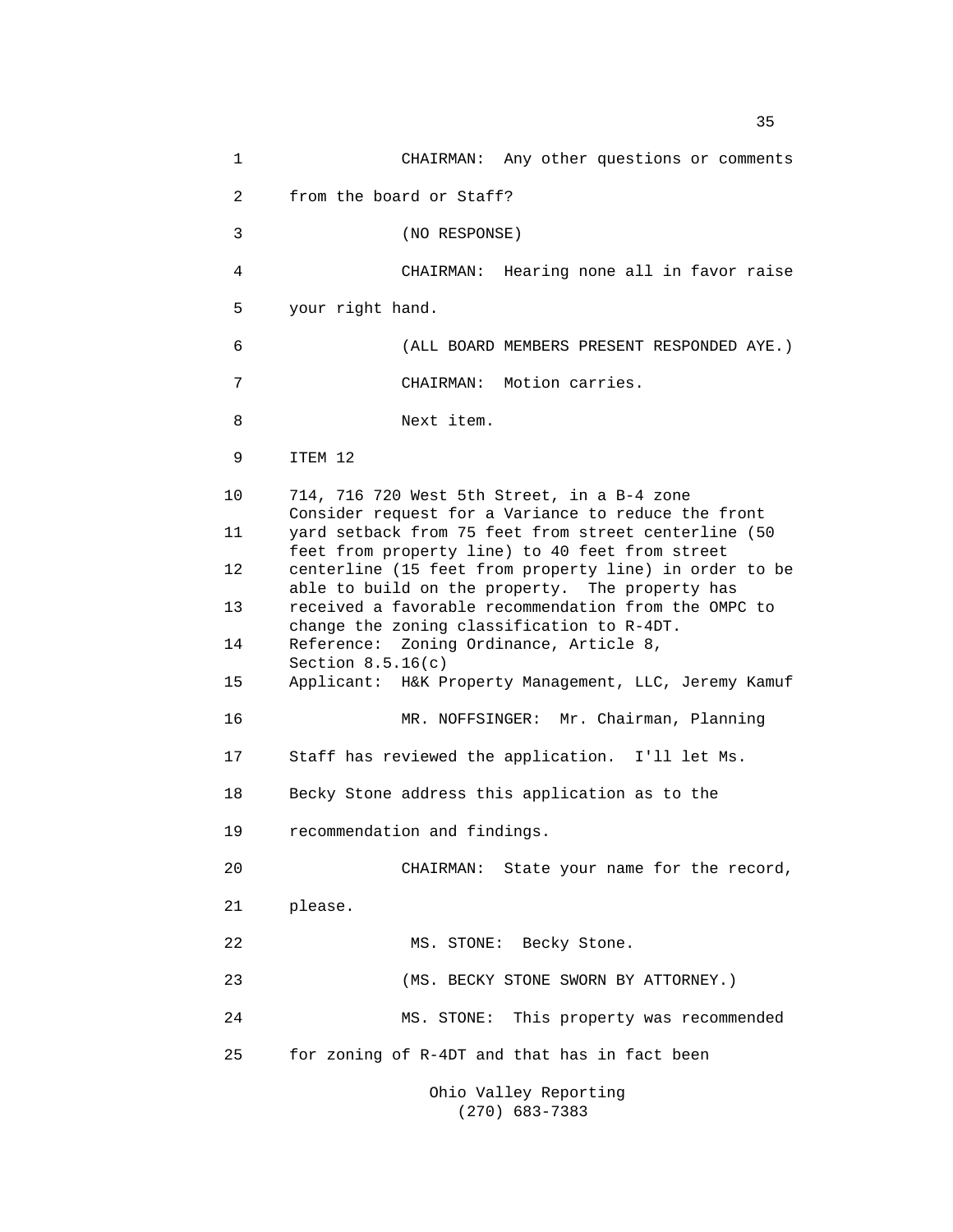1 accomplished. City Commission had second reading on 2 that Tuesday night.

 3 The property are existing lots of record 4 that if the 75 feet is applied to the setback it's 5 going to make an usable lot for any kind of building 6 structure on there. So our recommendation would be to 7 approve the front yard setback. The applicant is 8 adhering to the roadway buffer along West Fifth 9 Street. They would accommodate a roadway widening or 10 that type of thing. The recommendation is to approve. 11 CHAIRMAN: Any board members have any 12 questions? 13 (NO RESPONSE) 14 CHAIRMAN: Any objections filed in the 15 office? 16 MR. NOFFSINGER: No, sir. 17 CHAIRMAN: No objections here. Any board 18 members have questions of anyone? 19 (NO RESPONSE) 20 CHAIRMAN: If not entertain a motion to 21 dispose of the item. 22 MR. DYSINGER: Mr. Chairman, I make a 23 motion that we grant the variance given the findings 24 that it will not adversely affect the public health, 25 safety or welfare; it will not alter the essential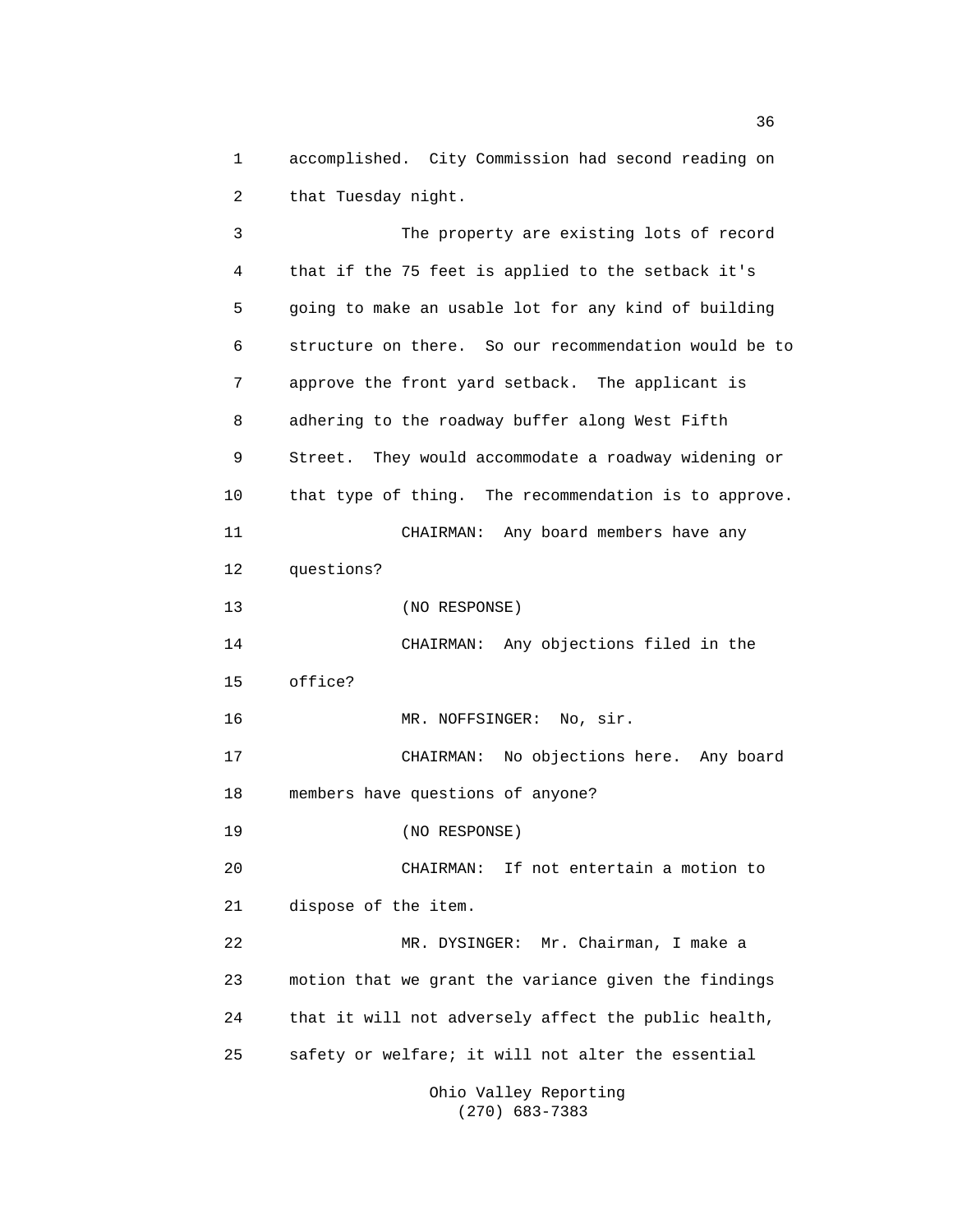1 character of the general vicinity; it will not cause a 2 hazard or a nuisance to the public; and it will not 3 allow an unreasonable circumvention of the 4 requirements of the zoning regulations. 5 CHAIRMAN: Is there a second to the 6 motion? 7 MR. PEDLEY: Second. 8 CHAIRMAN: Any other questions or comments 9 from the board or Staff? 10 (NO RESPONSE) 11 CHAIRMAN: Hearing none all in favor raise 12 your right hand. 13 (ALL BOARD MEMBERS PRESENT RESPONDED AYE.) 14 CHAIRMAN: Motion carries. 15 One last item. 16 MR. NOFFSINGER: Mr. Chairman, I have one 17 new business. 18 The Planning Staff received a letter in 19 the office. I'd just like to read that into the 20 record. 21 "As my neighborhood has seen the addition 22 or planned additions of dormitories, I would like to 23 request that the Owensboro Metropolitan Planning 24 Commission open a review of the current Planning & 25 Zoning Ordinance on dormitories. This review should Ohio Valley Reporting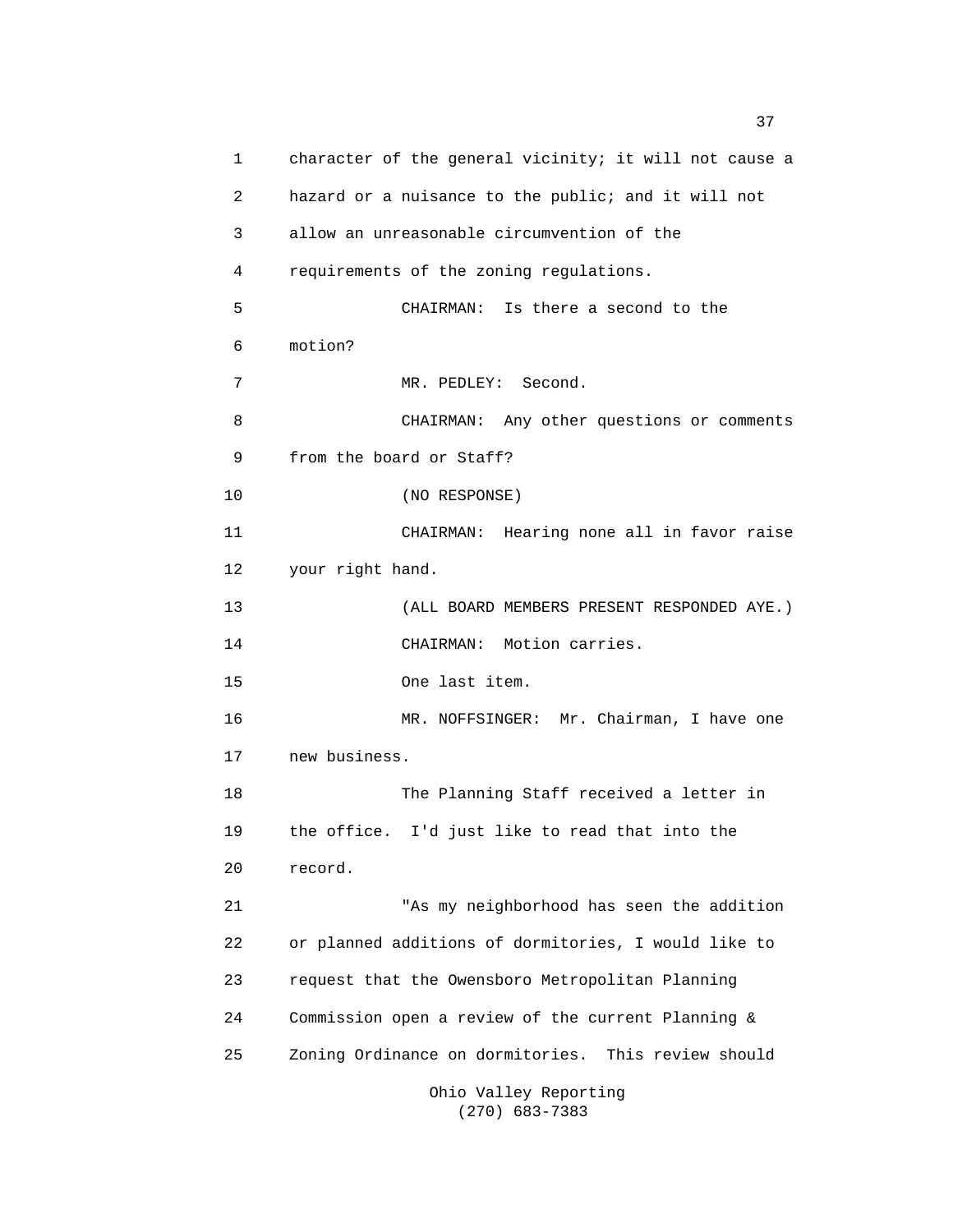1 be held in public to help obtain the entire

 2 community's views and beliefs on this subject. With 3 community changes so should our zoning ordinance 4 change. Thank you. Nita Kincaid."

 5 Mr. Chairman, this letter comes from a 6 resident of the J.Z. Moore area. As this board is 7 well aware, we've had dormitory applications come 8 before the board. The regulations regarding 9 dormitories are somewhat vague. I mean there are no 10 clear guidelines. The Board of Adjustment recently 11 has been put in a position of not really feeling 12 comfortable in terms of reviewing applications because 13 of what they may or may not be able to ask. I think 14 it would be an issue that this board might want to 15 direct Staff to look into, to work with the community, 16 groups that might be affected that have dormitories 17 such as Brescia University, Kentucky Wesleyan College, 18 folks from the Old Owensboro Neighborhood Alliance, 19 perhaps any other applicants that have had dormitory 20 applications before us. Just to set down and review 21 this issue. Look at what we do, other communities do 22 and come to some recommendation that could be 23 submitted to the Planning Commission as to how to 24 address it. We may be addressing dormitories the best 25 way we can in this community. We may not be. This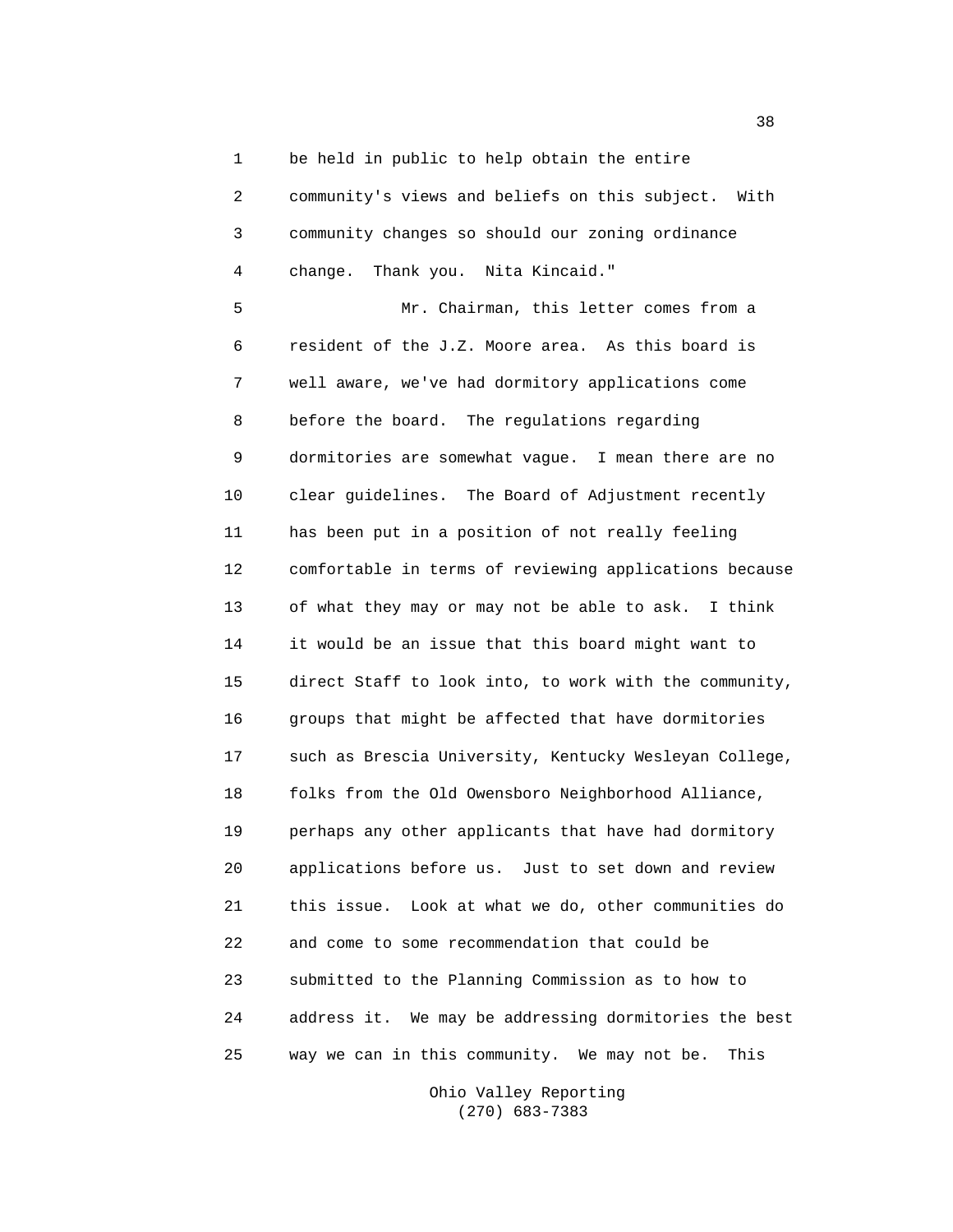1 particular property owner, as well as others I've 2 heard from that have spoke with me privately, have 3 stated that they would like to see this issue 4 addressed. Planning Staff would look to this board to 5 advise us in terms of how to proceed. 6 CHAIRMAN: I would like the Staff proceed 7 to do some studying and recommendation on the 8 dormitories. 9 What about the rest of the Board? 10 MS. DIXON: I think there's a need for 11 some consistency, for some clear guidelines. I would 12 hope that the Staff, it would be my wish that the 13 Staff would meet and come to some consensus for a 14 recommendation to the Planning Commission. 15 MR. DYSINGER: Mr. Chairman, I'd like to 16 add that instances of these things coming up are only 17 going to increase as we move forward. Some sort of 18 consistent policy needs to be adopted. 19 CHAIRMAN: Everybody on the board agrees 20 it should be studied. Do you need a motion to that or 21 just order you to do it? 22 MR. NOFFSINGER: I think we have a 23 consensus. We have our direction. 24 CHAIRMAN: Now entertain a motion to 25 adjourn.

> Ohio Valley Reporting (270) 683-7383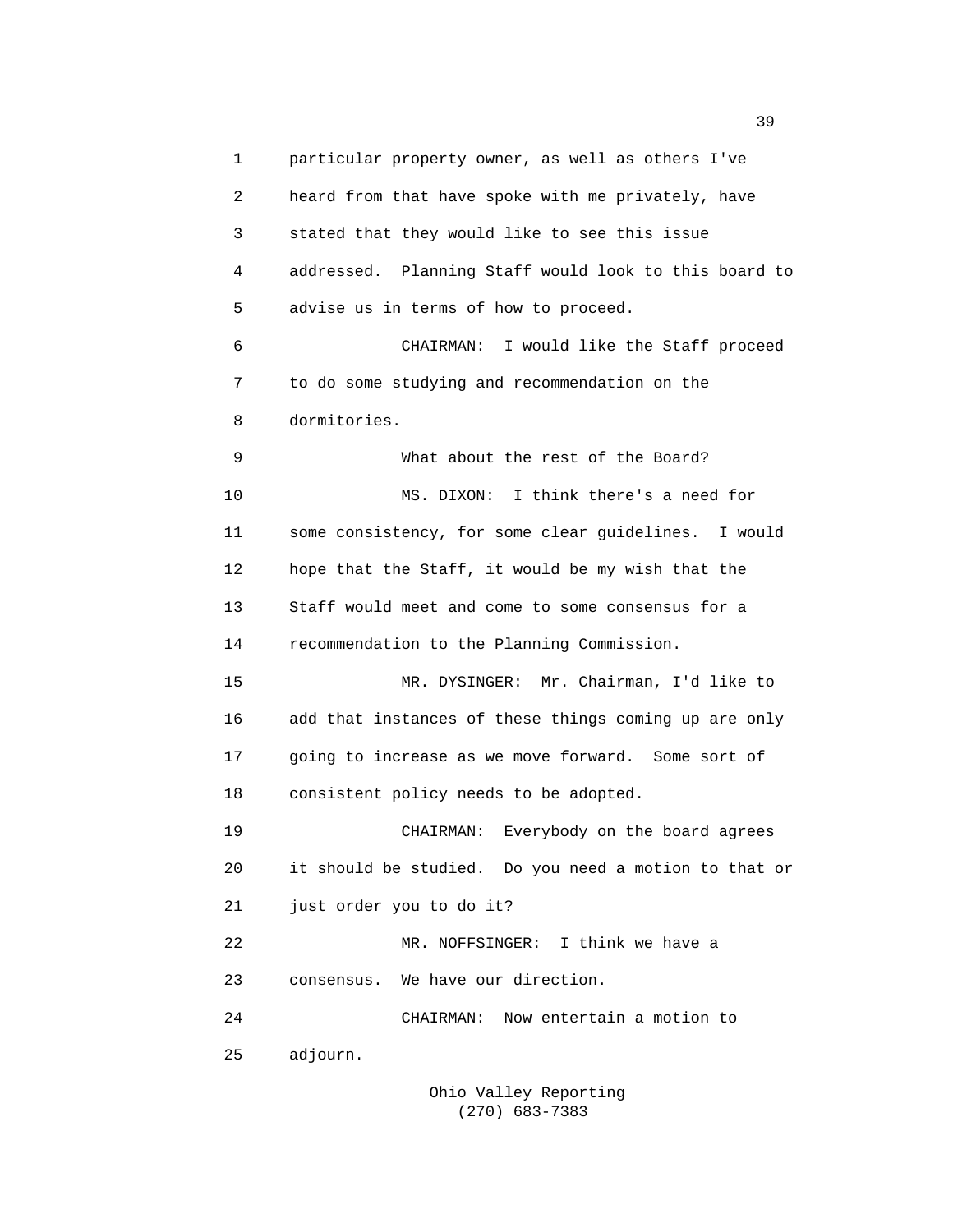| $1\,$          |       | MS. DIXON: Move to adjourn.                |
|----------------|-------|--------------------------------------------|
| $\sqrt{2}$     |       | MS. MASON: Second.                         |
| $\mathsf 3$    |       | CHAIRMAN: All in favor raise your right    |
| $\overline{4}$ | hand. |                                            |
| 5              |       | (ALL BOARD MEMBERS PRESENT RESPONDED AYE.) |
| $\epsilon$     |       | CHAIRMAN: We are adjourned.                |
| $\sqrt{ }$     |       |                                            |
| $\,8\,$        |       |                                            |
| $\mathsf 9$    |       |                                            |
| $10$           |       |                                            |
| $11\,$         |       |                                            |
| $12$           |       |                                            |
| $13$           |       |                                            |
| $14\,$         |       |                                            |
| $15$           |       |                                            |
| 16             |       |                                            |
| $17\,$         |       |                                            |
| $18\,$         |       |                                            |
| 19             |       |                                            |
| 20             |       |                                            |
| 21             |       |                                            |
| 22             |       |                                            |
| 23             |       |                                            |
| 24             |       |                                            |
| 25             |       |                                            |
|                |       | Ohio Valley Reporting                      |